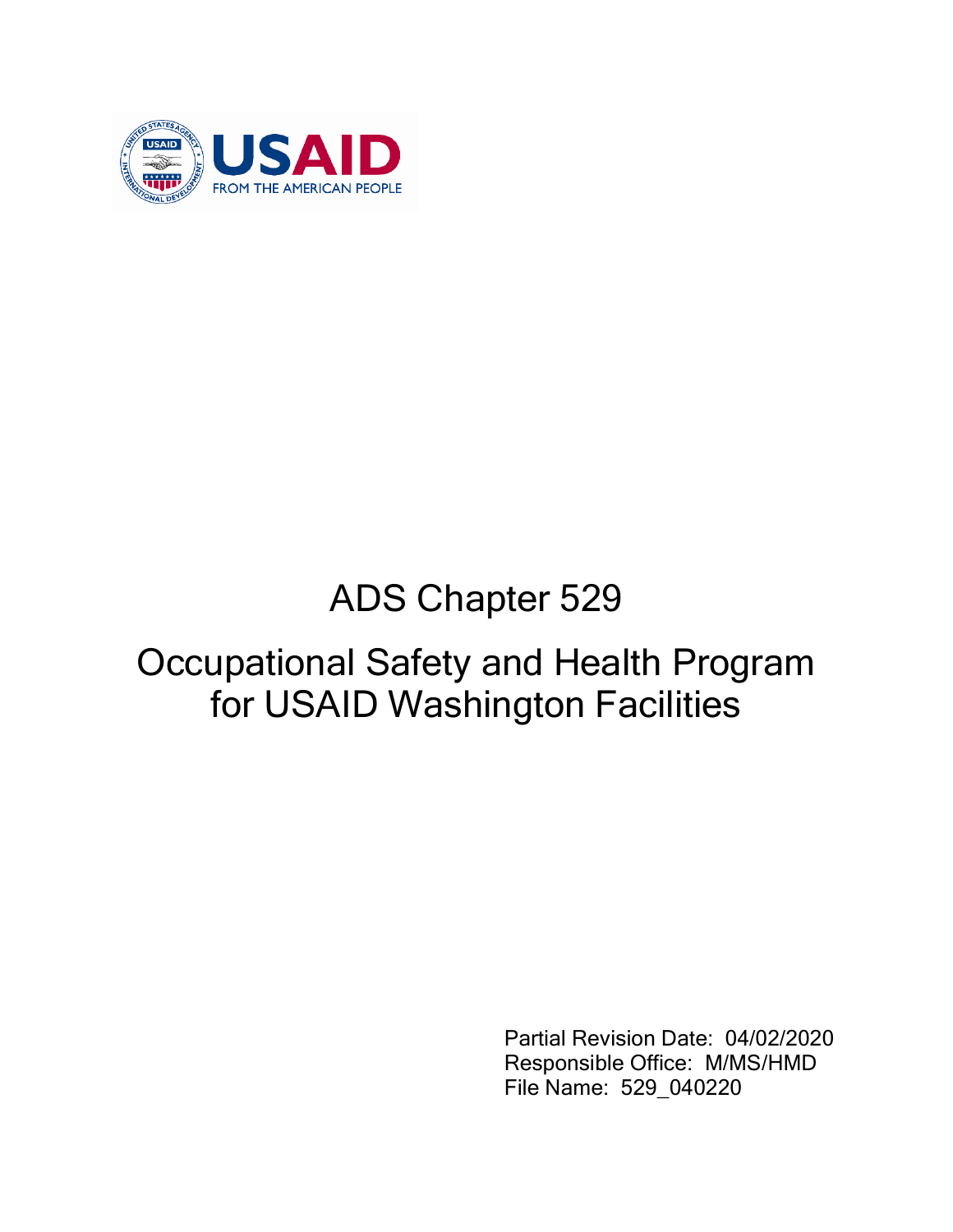# **Functional Series 500 – Management Services ADS 529 - Occupational Safety and Health Program POC for ADS 529: Chris Orbits, (202) 712-1603, [corbits@usaid.gov](mailto:corbits@usaid.gov)**

# **Table of Contents**

| <u>529.1</u>         |                                                       |  |
|----------------------|-------------------------------------------------------|--|
| <u>529.2</u>         |                                                       |  |
| 529.3                | <b>POLICY DIRECTIVES AND REQUIRED PROCEDURES 5</b>    |  |
| 529.3.1              |                                                       |  |
| 529.3.2              |                                                       |  |
| 529.3.3              |                                                       |  |
| 529.3.4<br>529.3.4.1 |                                                       |  |
| 529.3.5              |                                                       |  |
| 529.3.6              | USAID Occupational Safety and Health (OS&H) Staff  11 |  |
| 529.3.7<br>529.3.7.1 |                                                       |  |
| 529.3.8              |                                                       |  |
| 529.3.9              |                                                       |  |
| 529.3.10             |                                                       |  |
| <u>529.3.11</u>      |                                                       |  |
| 529.3.12             |                                                       |  |
| <u>529.3.13</u>      |                                                       |  |
| 529.3.14             | Root Cause Analysis During Incident Investigation  22 |  |
| 529.3.15             |                                                       |  |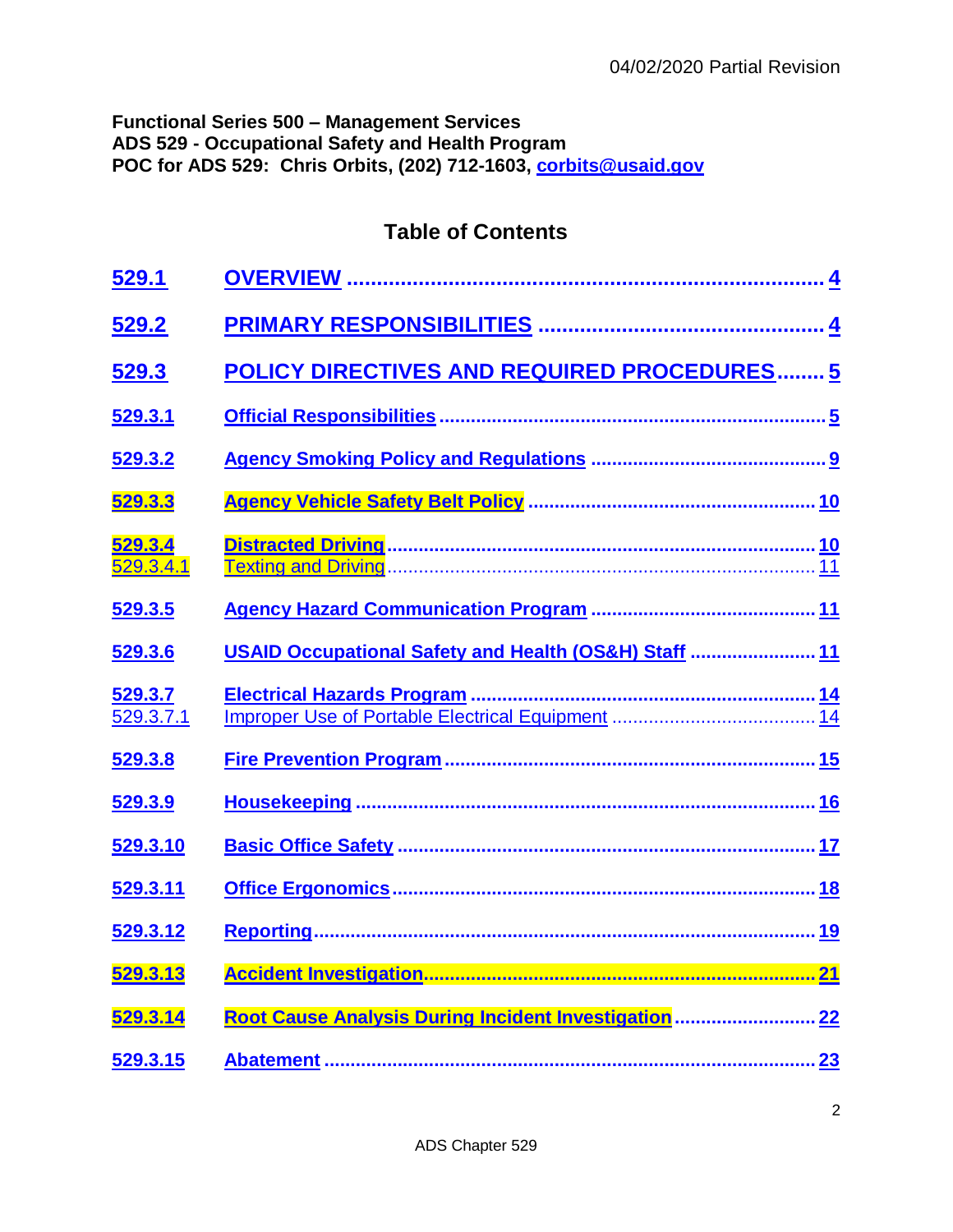| 529.3.16 | 24        |
|----------|-----------|
| 529.3.17 | .26       |
| 529.3.18 |           |
| 529.4    | 27        |
| 529.4.1  |           |
| 529.4.2  |           |
| 529.5    | 28        |
| 529.6    | <b>28</b> |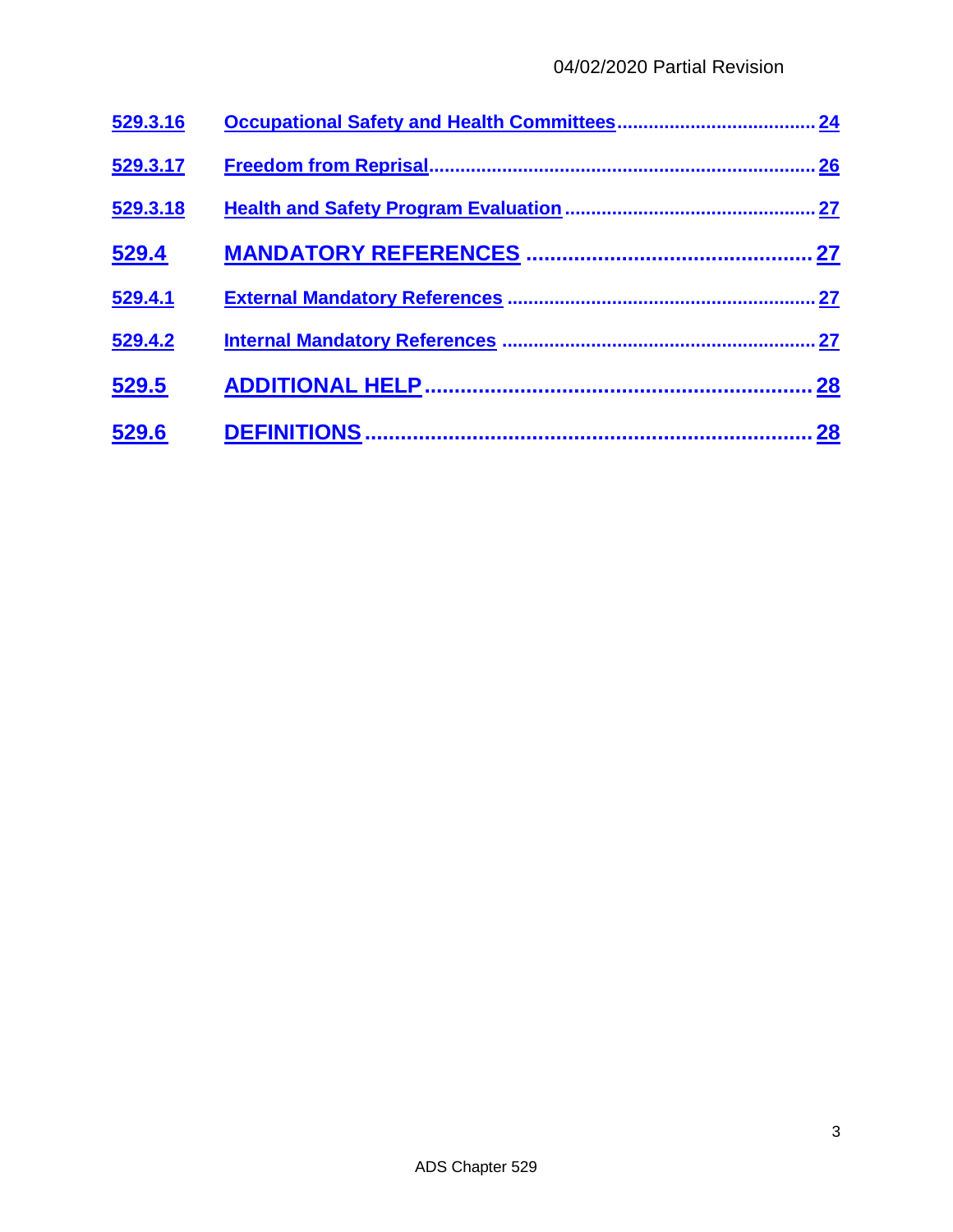# **ADS 529 - Occupational Safety and Health Program**

## <span id="page-3-0"></span>**529.1 OVERVIEW**

Effective Date: 12/29/2016

This chapter specifies the policies and procedures covering USAID's domestic Occupational Safety and Health Program, including:

- Goals and objectives for reducing and eliminating occupational accidents, injuries, and illnesses;
- Plans and procedures for evaluating the Agency's occupational safety and health program effectiveness at all operational levels; and
- Priorities with respect to the factors that cause occupational accidents, injuries, and illnesses in the Agency's workplaces so that appropriate corrective actions can be taken.

# <span id="page-3-1"></span>**529.2 PRIMARY RESPONSIBILITIES**

Effective Date: 12/29/2016

**a.** The **USAID Administrator** is responsible for the strategic/policy-level oversight and direction of the USAID Occupational Safety and Health Program.

**b.** The **Assistant Administrator, Bureau for Management (AA/M)** is responsible for the overall management and administration of comprehensive Occupational Safety and Health Programs and serves as the USAID Designated Agency Safety and Health Official (DASHO).

**c. USAID's Occupational Safety and Health Management Coordinator** is the USAID Safety Manager within the Bureau for Management, Office of Management Services, Headquarters Management Division (M/MS/HMD). The USAID Safety Manager is responsible for operational-level oversight and implementation of applicable laws, regulations, and policies.

**d. Executive Officers (EXOs)** assist Mission Directors in administering USAID's overseas Occupational Safety and Health Programs at USAID Missions. For information on USAID's overseas programs refer to 15 FAM 950 or contact M/MS/OMD for more information.

**e. Administrative Management Staff (AMS)** assists USAID/Washington (USAID/W) Bureaus and Independent Offices (B/IOs) in administering USAID's Occupational Safety and Health programs.

**f. Supervisors**, to the extent of their authority, provide Agency staff with a place of employment free from hazards that may cause injury or illness, including: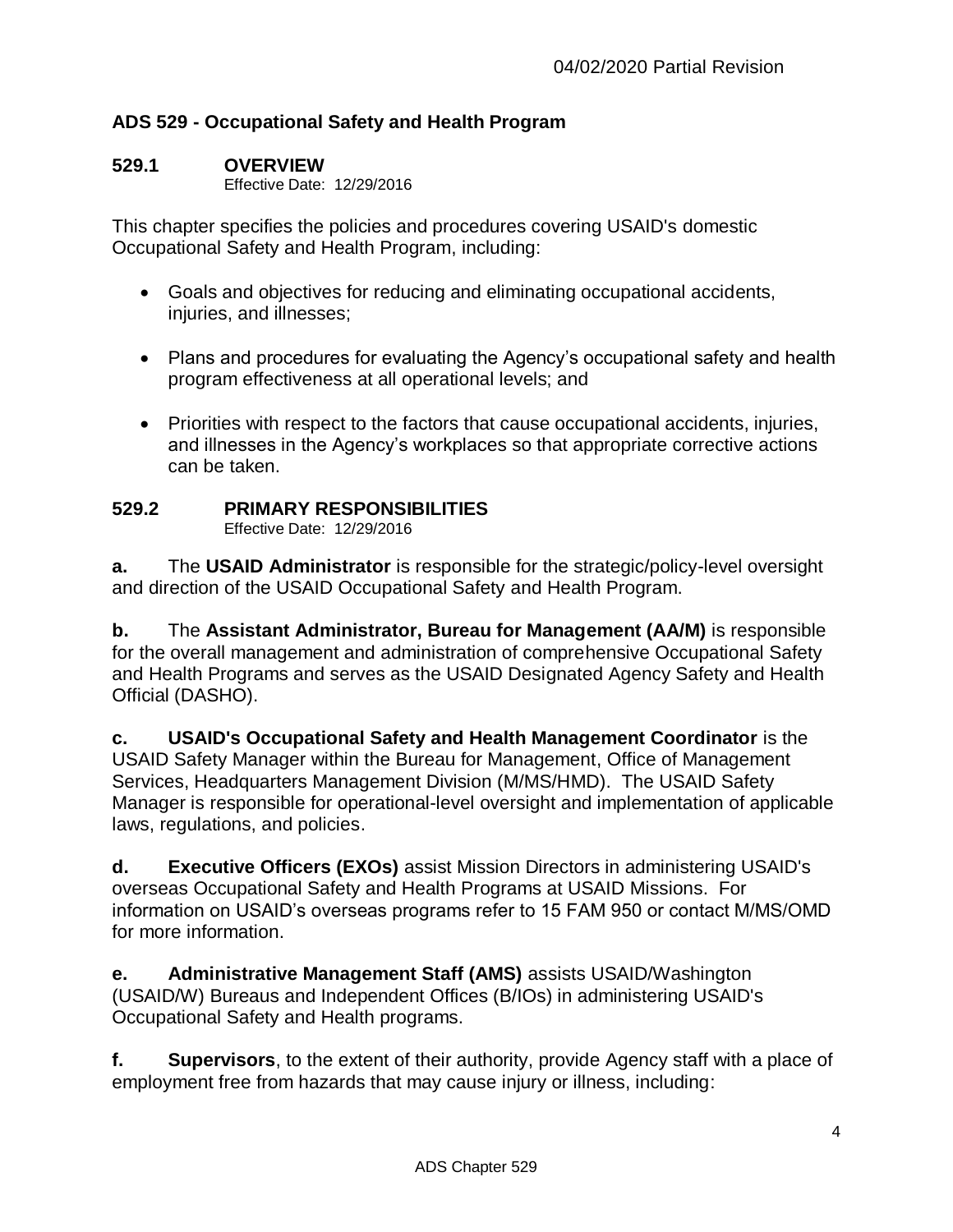- **1)** Complying with the policies in this ADS chapter regarding occupational safety and environmental health;
- **2)** Eliminating or reducing workplace hazards in accordance with **[29 CFR](https://www.osha.gov/pls/oshaweb/owasrch.search_form?p_doc_type=STANDARDS&p_toc_level=1&p_keyvalue=1910)  [1910](https://www.osha.gov/pls/oshaweb/owasrch.search_form?p_doc_type=STANDARDS&p_toc_level=1&p_keyvalue=1910)**;
- **3)** Instructing Agency staff on the use of safe work practices; and
- **4)** Reporting any injury or illness as prescribed by **[U.S. DOL Publication](https://www.dol.gov/owcp/dfec/regs/compliance/DFECfolio/CA-810.pdf)  [CA-810 \(Rev. 2009\)](https://www.dol.gov/owcp/dfec/regs/compliance/DFECfolio/CA-810.pdf)**.

**g.** The **USAID Safety Manager** in M/MS/HMD provides top management officials with orientation and other learning experiences which will enable them to manage the Occupational Safety and Health Program. The USAID Safety Manager serves as the USAID Occupational Safety and Health Management Coordinator.

**h. Agency Staff** are responsible for complying with this ADS chapter for policies on Occupational Safety and Health Programs.

#### <span id="page-4-0"></span>**529.3 POLICY DIRECTIVES AND REQUIRED PROCEDURES** Effective Date: 12/29/2016

The Agency must attempt to prevent Agency staff member injuries and illnesses, and ensure, to the extent possible, that every Agency staff member has a safe and healthy working environment. It is essential for the heads of B/IOs, supervisory staff, and all Agency staff to observe and adhere to occupational safety and health practices in order to achieve USAID policy objectives.

## <span id="page-4-1"></span>**529.3.1 Official Responsibilities**

- **a.** The USAID Administrator is:
	- **1)** Required by **[29 CFR 1960.8](https://www.osha.gov/pls/oshaweb/owadisp.show_document?p_table=STANDARDS&p_id=11267)** to furnish each Agency staff member with a place of employment that is free from recognized hazards that are causing or are likely to cause death or serious physical harm;
	- **2)** Required by **[29 CFR 1960.7\(a\)](https://www.osha.gov/pls/oshaweb/owadisp.show_document?p_table=STANDARDS&p_id=11266)** to ensure that the Agency's budget submission includes appropriate financial and other resources to effectively implement and administer the Agency's occupational safety and health program;
	- **3)** Required by **[29 CFR 1960.11](https://www.osha.gov/pls/oshaweb/owadisp.show_document?p_table=STANDARDS&p_id=11270)** to ensure that any performance evaluation of any management official in charge of a USAID facility, any supervisory Agency staff member, or other appropriate management official, measures that Agency staff member's performance in meeting requirements of the Agency occupational safety and health program, consistent with the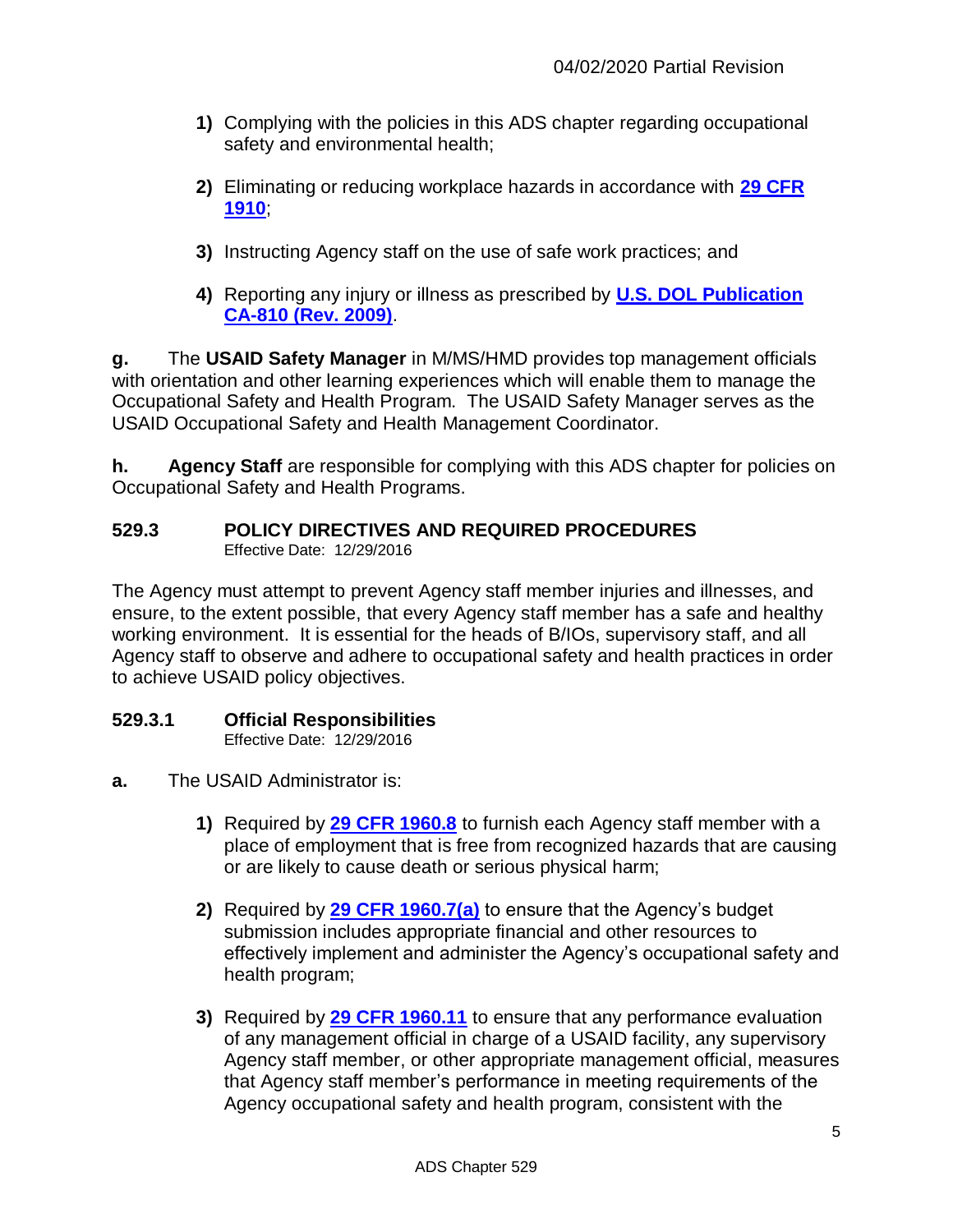Agency staff member's assigned responsibility and authority, and taking into consideration any applicable regulations of the Office of Personnel Management (OPM) or other appropriate authority;

- **4)** Required in accordance with **[29 CFR 1960.12\(e\)](https://www.osha.gov/pls/oshaweb/owadisp.show_document?p_table=STANDARDS&p_id=11271)** to promote Agency staff member awareness of occupational safety and health matters through their ordinary information channels, such as newsletters, bulletins, and handbooks;
- **5)** Required in accordance with **[29 CFR 1960.18\(a\)](https://www.osha.gov/pls/oshaweb/owadisp.show_document?p_table=STANDARDS&p_id=11274)** to adopt emergency, temporary, and permanent supplementary standards as necessary and appropriate for application to working conditions of Agency staff for which there exists no appropriate OSHA standards. In order to avoid duplication of effort, the USAID Administrator will notify the Secretary of Labor of the subject matter of such a standard when the development of the standard begins; and
- **6)** In accordance with **[29 CFR 1960.26\(b\)\(1\)](https://www.osha.gov/pls/oshaweb/owadisp.show_document?p_table=STANDARDS&p_id=11277)** for the purpose of assuring safe and healthful working conditions for Agency staff of agencies, the USAID Administrator will authorize safety and/or health inspectors:
	- **i.** To enter without delay, and at reasonable times, any building, installation, facility, construction site, or other area, workplace, or environment where work is performed by Agency staff members of the Agency;
	- **ii.** To inspect and investigate during regular working hours and at other reasonable times, and within reasonable limits and in a reasonable manner, any such place of employment and all pertinent conditions, structures, machines, apparatus, devices, equipment, and materials therein; and
	- **iii.** To question privately any Agency staff member, and/or any Agency supervisory employee, and/or any official in charge of an establishment.
- **b.** The Assistant Administrator, Bureau for Management (AA/M) serves as the USAID Designated Agency Safety and Health Official (DASHO). The DASHO:
	- **1)** Ensures that adequate program direction, budget, and staff are provided to implement the worldwide program at all operational levels;
	- **2)** Ensures appropriate resources for the Agency's Occupational Safety and Health Program comply with **[29 CFR 1960.7](https://www.osha.gov/pls/oshaweb/owadisp.show_document?p_table=STANDARDS&p_id=11266)**; and including (but not limited to) sufficient personnel to implement and administer the program at all levels, including necessary administrative costs such as training, travel,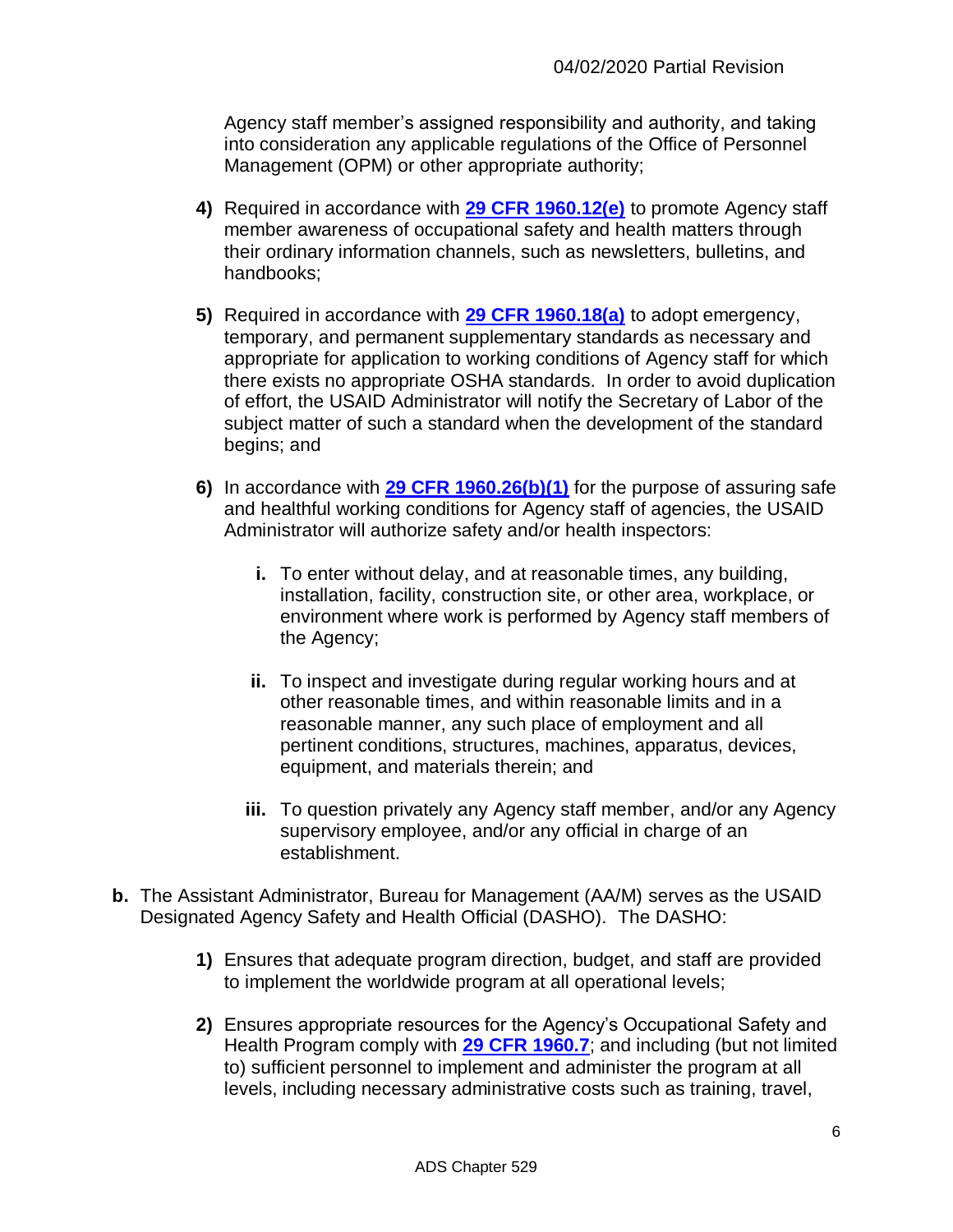and personal protective equipment; reduction of unsafe or unhealthful working conditions relative to Agency operations or facilities; safety and health sampling, testing, and diagnostic and analytical tools and equipment, including laboratory analyses; any necessary contracts to identify, analyze, or evaluate unsafe or unhealthful working conditions and operations; program promotional costs such as publications, posters, or films; technical information, documents, books, standards, codes, periodicals, and publications; and medical surveillance programs for Agency staff; and

- **3)** Coordinates with the Department of State, Public Health Service, National Safety Council, Federal Emergency Management Agency (FEMA), General Services Administration (GSA), and other federal, state, and local authorities, as necessary.
- **c.** USAID's Occupational Safety and Health Management Coordinator:
	- **1)** Coordinates the development and issuance of USAID policies to comply with federal safety laws and Occupational Safety and Health Administration (OSHA) regulations;
	- **2)** Serves as USAID's focal point for all occupational safety and health matters, and also as a liaison with other federal, state, and local agencies;
	- **3)** Resolves Agency staff safety reports concerning workplace conditions;
	- **4)** Coordinates annual inspections of USAID offices and facilities;
	- **5)** Attends meetings of the Metropolitan Washington Federal Safety and Health Council;
	- **6)** Participates on USAID's Occupational Safety and Health Advisory Committee (OSHAC);
	- **7)** Coordinates safety and health training for Agency support staff personnel;
	- **8)** Prepares the Agency's annual report for the DASHO to the Secretary of Labor;
	- **9)** Provides copies of applicable laws, regulations, policies, and other program elements upon request to staff and/or employee representatives for review;
	- **10)** Visibly posts in each USAID Washington facility—and keeping posted a poster informing Agency staff of the provisions of **[Executive Order](http://www.archives.gov/federal-register/codification/executive-order/12196.html)  [12196](http://www.archives.gov/federal-register/codification/executive-order/12196.html)**; OSHA required information; details of the Agency's procedures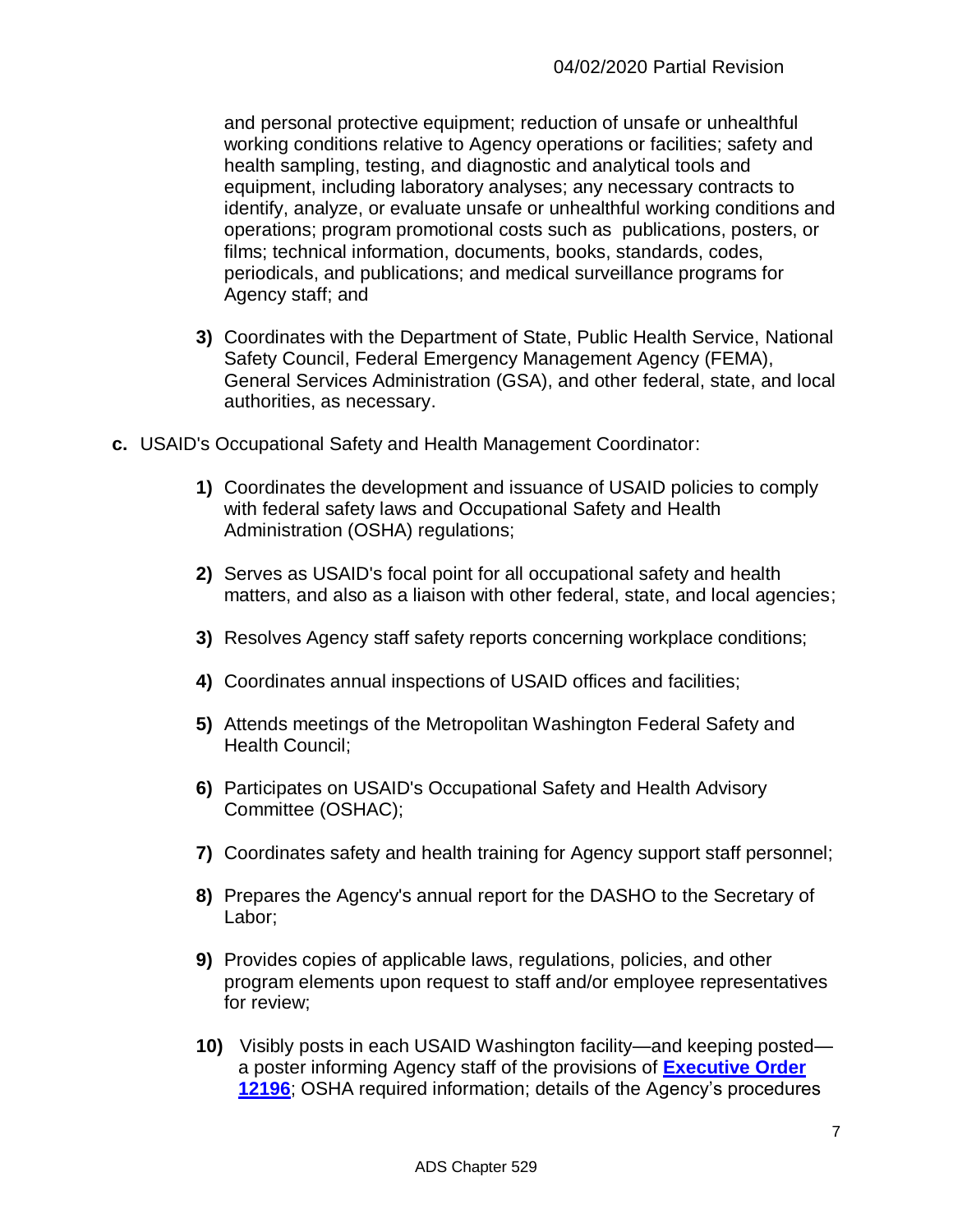for responding to reports by Agency staff of unsafe or unhealthful working conditions, and to allegations of discrimination or reprisal due to participation in safety and/or health activities; the location where Agency staff may obtain information about the Agency's occupational safety and health program (including full text of Agency occupational safety and health standards; relevant information about any Agency safety and health committees; and the Agency occupational safety and health program information;

- **11)** Submits a copy of the Agency's poster to the Secretary of Labor; and
- **12)** Annually inspects all areas and operations of each workplace. More frequent inspections will be conducted in all workplaces where there is an increased risk of injury, accident, or illness due to the nature of the work performed. The USAID Safety Manager must conduct increased unannounced inspections and unannounced follow-up inspections to ensure the identification and reduction of hazardous conditions. When situations arise involving multiple agencies' responsibilities for conditions affecting Agency staff safety and health, coordination of inspection functions is encouraged. The USAID Occupational and Safety Manager will determine, in advance of an Inspection, the actual work procedures and conditions to be inspected, in order to have the proper equipment available to conduct an effective inspection.
- **d.** The USAID Safety Manager provides top management officials with orientation and other learning experiences which will enable them to manage the Occupational Safety and Health Program. Such orientation should include coverage of **[Executive](http://www.archives.gov/federal-register/codification/executive-order/12196.html)  [Order 12196](http://www.archives.gov/federal-register/codification/executive-order/12196.html)** and the Agency safety and health program.

The USAID Safety Manager provides occupational safety and health training for supervisory employees that includes: supervisory responsibility for providing and maintaining safe and healthful working conditions for Agency staff, the Agency Occupational Safety and Health Program, **[Executive Order 12196](http://www.archives.gov/federal-register/codification/executive-order/12196.html)**, occupational safety and health standards applicable to the assigned workplaces, Agency procedures for reporting hazards, Agency procedures for reporting and investigating allegations of reprisal, and Agency procedures for the reduction of hazards, as well as other appropriate rules and regulations.

This supervisory training must include introductory and specialized courses and materials which will enable supervisors to recognize and eliminate or reduce occupational safety and health hazards in their working units. Such training should also include the development of requisite skills in managing the Agency's safety and health program within the work unit, including the training and motivation of subordinates toward assuring safe and healthful work practices.

**e.** Agency staff will: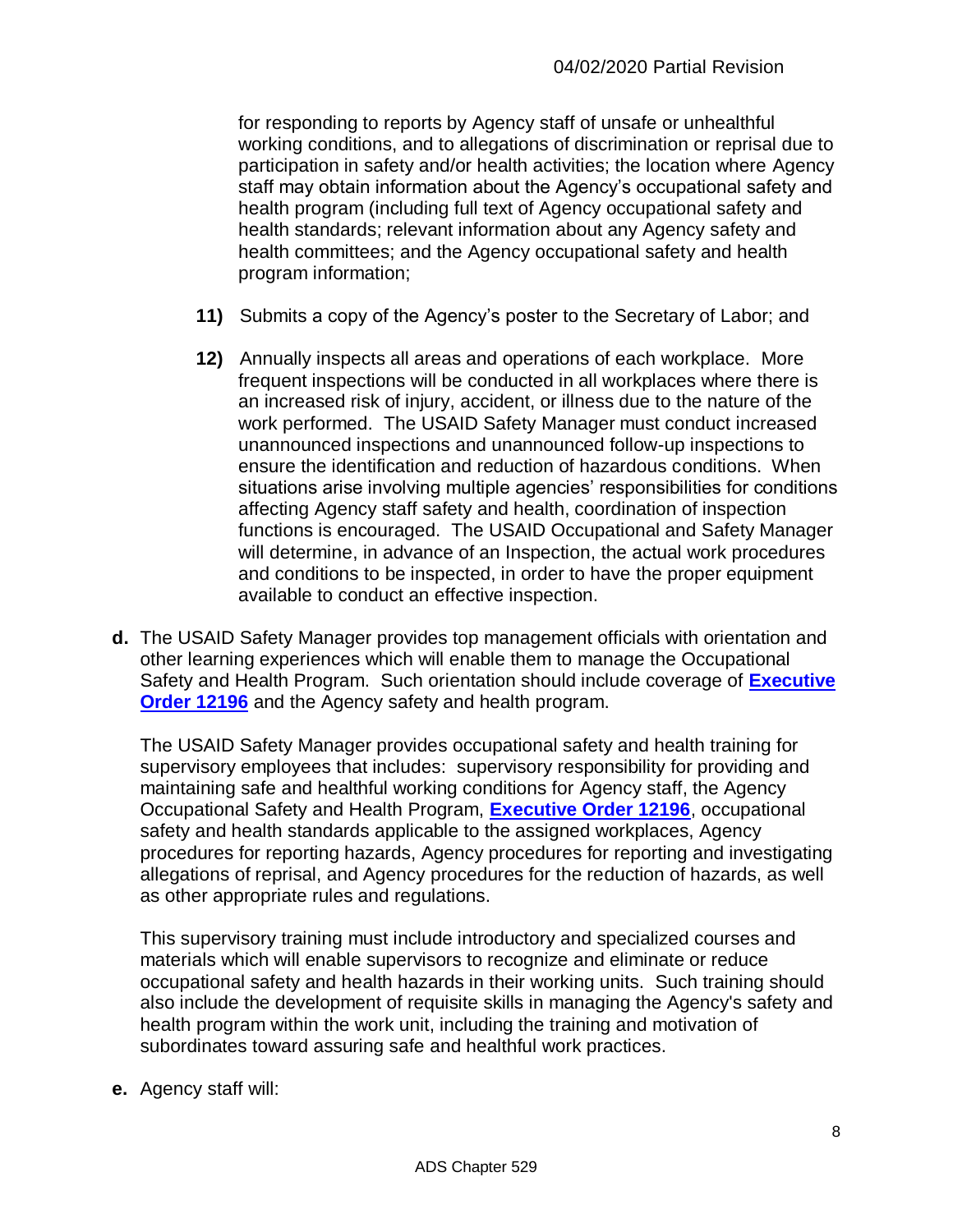- **1)** Use safety equipment, personal protective equipment, and other devices and procedures provided or directed by the Agency and necessary for their protection;
- **2)** Have the right to report unsafe and unhealthful working conditions to appropriate officials, such as supervisors and USAID Health, Safety & Emergency Management personnel;
- **3)** Be authorized official time to participate in occupational safety and health training and other activities; and
- **4)** Immediately report to their supervisor any work-related injury or illness occurring on the job, completing the form CA-1, Notice of Traumatic Injury and Claim for Continuation of Pay/Compensation, within 30 days, and filing it with the USAID Workers Compensation Unit, HCTM.
- **f.** Collateral Duty Safety and Health Personnel must be designated by the Assistant Administrator or Director of each Bureau/Independent Office within the Agency. The USAID Safety Manager will provide training for collateral duty safety and health personnel and all members of certified occupational safety and health committees corresponding with the scope of their assigned responsibilities. Such training will include: the Agency Occupational Safety and Health Program; **[Executive Order](http://www.archives.gov/federal-register/codification/executive-order/12196.html)  [12196](http://www.archives.gov/federal-register/codification/executive-order/12196.html)**; Agency procedures for the reporting, evaluation and reduction of hazards; Agency procedures for reporting and investigating allegations of reprisal, the recognition of hazardous conditions and environments; identification and use of occupational safety and health standards, and other appropriate rules and regulations.
- **g.** Bargaining Unit Personnel: The USAID Safety Manager offers occupational safety and health training for Agency staff who are representatives of employee groups, such as labor organizations which are recognized by the Agency. This training includes both introductory and specialized courses and materials that will enable such groups to function appropriately in ensuring safe and healthful working conditions and practices in the workplace and enable them to effectively assist in conducting workplace safety and health inspections.

# <span id="page-8-0"></span>**529.3.2 Agency Smoking Policy and Regulations**

Effective Date: 12/29/2016

Smoking and "vaping" is prohibited in USAID-occupied and -controlled space buildings in the U.S. and U.S.-owned buildings around the world, including multi-tenant buildings and official vehicles. Smoking is defined as the use of a lighted cigarette, cigar, pipe, or other tobacco product. Vaping is a term that originates from "vaporizing," which means using electronic cigarettes (e-cigarettes). E-cigarettes are smokeless nicotine devices typically consisting of a metal tube containing an atomizer, a battery, and a cartridge filled with liquid nicotine. International conferences and meetings attended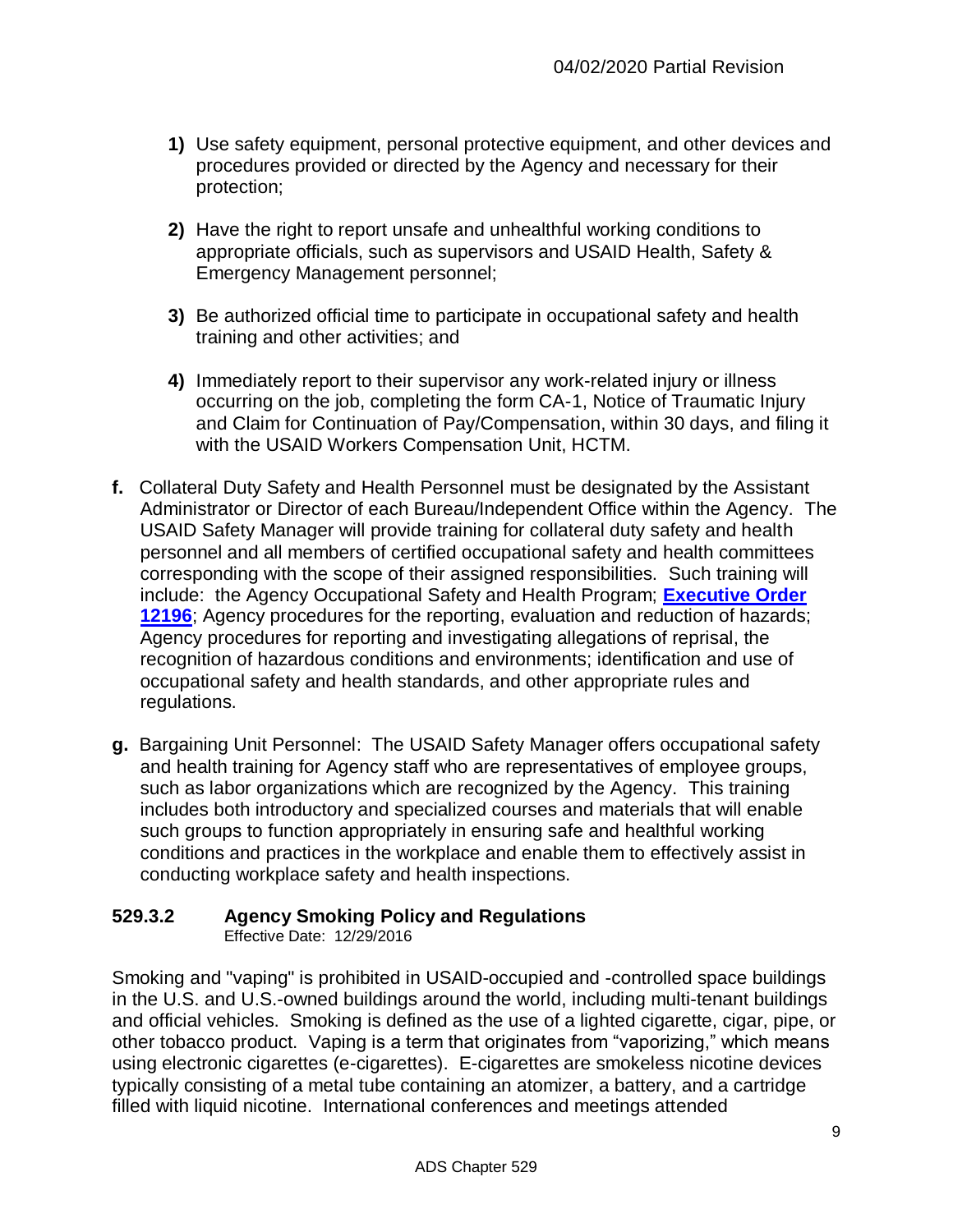predominantly by non-U.S. citizens are exempt from this policy. This exemption is confined to a specific designated area at the conference site only for the duration of the conference.

Supervisors must authorize a reasonable period of administrative leave so smokers can attend smoking cessation programs. Supervisors must ensure that the smoking ban is adhered to in their locations and must exercise reasonable judgment when enforcing this policy. Initial violations must be handled by counseling. If counseling is unsuccessful, supervisors must follow standard disciplinary or grievance procedures in accordance with **[ADS 487, Disciplinary](https://www.usaid.gov/ads/policy/400/487)  [and Adverse Actions Based Upon Employee Misconduct –](https://www.usaid.gov/ads/policy/400/487) Civil Service** or other applicable rules, regulations, and/or policy. Agency staff must not attempt to personally enforce this policy, but must report violations to their immediate supervisor.

#### <span id="page-9-0"></span>**529.3.3 Agency Vehicle Safety Belt Policy** Effective Date: 04/02/2020

In accordance with **[Executive Order \(E.O.\)](https://www.govinfo.gov/content/pkg/WCPD-1997-04-21/pdf/WCPD-1997-04-21-Pg530.pdf) 13043**, each Federal employee occupying any seating position of a motor vehicle on official business, whose seat is equipped with a seat belt, must have the seat belt properly fastened at all times when the vehicle is in motion.

#### <span id="page-9-1"></span>**529.3.4 Distracted Driving** Effective Date: 04/02/2020

Driver safety is always a top priority for USAID's fleet programs. The biggest risk to driver safety is distracted driving. Distracted driving is any activity that could divert a person's attention away from the primary task of driving. All distractions endanger the driver, passenger, and bystander safety. These types of distractions include:

- **•** Texting,
- Mobile phone use,
- Eating and drinking,
- Talking to passengers,
- Grooming,
- **•** Reading,
- Using a navigation system,
- Watching a video.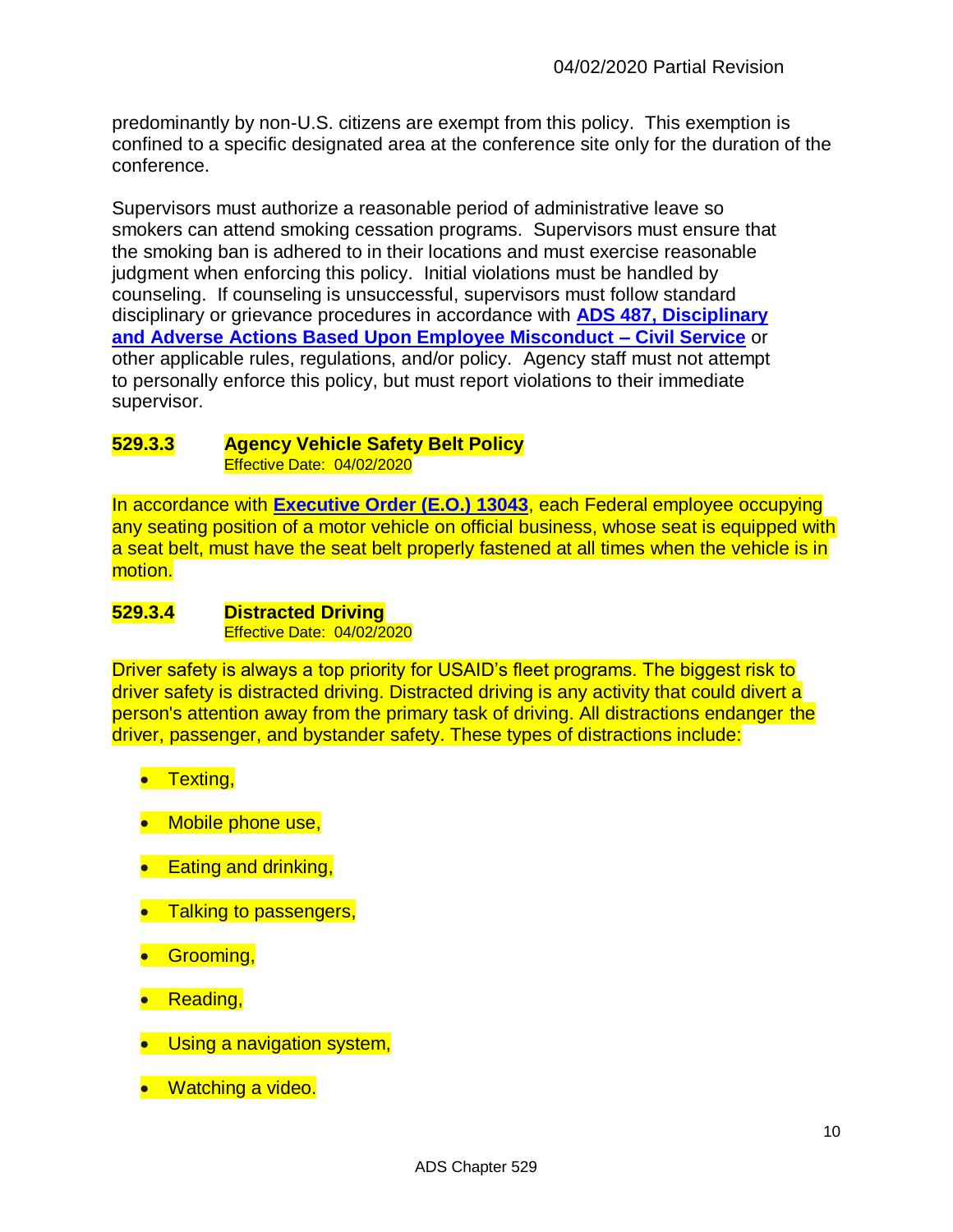#### <span id="page-10-0"></span>**529.3.4.1 Texting and Driving** Effective Date: 04/02/2020

In accordance with **E.O. [13513](https://www.govinfo.gov/content/pkg/CFR-2010-title3-vol1/pdf/CFR-2010-title3-vol1-eo13513.pdf)**, Federal employees must not engage in text messaging when driving government-owned vehicles (including owned, rented, and/or leased vehicles), or when driving privately-owned vehicles while on official government business, or when using electronic equipment supplied by the government while driving.

# <span id="page-10-1"></span>**529.3.5 Agency Hazard Communication Program**

Effective Date: 12/29/2016

The USAID Hazard Communication Program is worldwide and applies to all USAID facilities using hazardous chemicals. The Hazard Communication Standard (**[29 CFR](https://www.osha.gov/pls/oshaweb/owadisp.show_document?p_table=STANDARDS&p_id=10099)  [1910](https://www.osha.gov/pls/oshaweb/owadisp.show_document?p_table=STANDARDS&p_id=10099)**) requires employers to determine the types of chemicals in the workplace, usually by inventory, provide this information to their Agency staff member, and train Agency staff in the safe use and proper handling of the chemicals they use in the workplace.

USAID managers and supervisors must comply with the Hazard Communication Standard and inform Agency staff using hazardous chemicals through the use of inventories, labeling, material safety data sheets (MSDS), and formal training programs.

#### <span id="page-10-2"></span>**529.3.6 USAID Occupational Safety and Health (OS&H) Staff** Effective Date: 12/29/2016

USAID's OS&H staff in the Bureau for Management, Office of Management Services (M/MS) must publicize the Federal Safety Program goals within the Agency. These goals are to develop and maintain programs, policies, and procedures to provide a safe workplace. USAID OS&H staff and Health, Safety & Emergency Management personnel have the authority to act in order to prevent a mishap or any unsafe situation, including but not limited to the following:

- Indefinitely halting any operation and/or function,
- Properly documenting and removing unsafe items from the workplace for safekeeping,
- Ordering the remediation of any unsafe worksite or working conditions, and
- Taking any other reasonable action to prevent or mitigate unsafe behavior or conditions.

As defined in **[29 CFR 1960.25\(a\)](https://www.osha.gov/pls/oshaweb/owadisp.show_document?p_table=STANDARDS&p_id=11276)**, inspectors are "personnel with equipment and competence to recognize hazards." USAID Health, Safety and Emergency Management inspectors are qualified to recognize and evaluate hazards of the working environment and will conduct assessments and suggest general abatement procedures.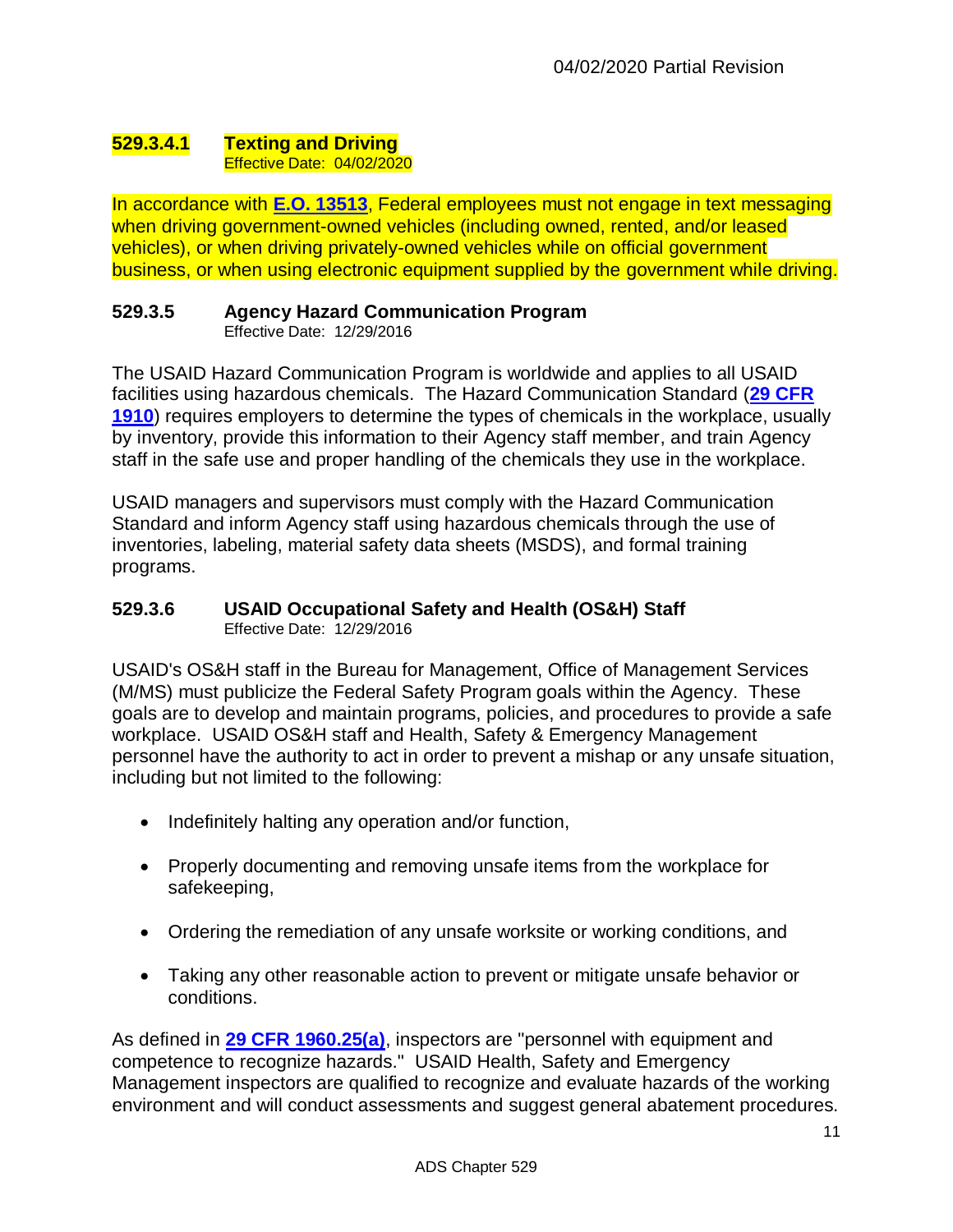Safety and health specialists as defined in **[29 CFR 1960.2\(s\)](https://www.osha.gov/pls/oshaweb/owadisp.show_document?p_table=STANDARDS&p_id=11264)**, with experience and/or up-to-date training in occupational safety and health hazard recognition and evaluation, are considered as meeting the qualifications of safety and health inspectors.

For those working environments where there are fewer complex hazards, such safety and health specializations as cited above may not be required. However, inspectors in such environments will have documented training and/or experience in the safety and health hazards of the workplace involved to recognize and evaluate those particular hazards and to suggest general abatement procedures.

M/MS/HMD must provide all inspection personnel with the equipment necessary to conduct a thorough inspection of the workplace involved. Whenever, and as soon as it is concluded on the basis of an inspection, a danger exists which could reasonably be expected to cause death or serious physical harm immediately, the inspector must inform the affected Agency staff and official in charge of the workplace of the danger.

The official in charge of the workplace, or a person empowered to act for that official, must undertake immediate abatement and the withdrawal of Agency staff who are not necessary for reduction of the dangerous conditions. In the event the official in charge of the workplace needs assistance to undertake full abatement, that official will promptly contact the DASHO and other responsible Agency officials, who will assist the abatement effort. Safety and health committees and representatives of the Agency staff will be informed of all relevant actions.

At the conclusion of an inspection, the inspector must confer with the official in charge of the workplace or that official's representative, and with an appropriate representative of the Agency staff of the establishment, and informally advise them of any apparent unsafe or unhealthful working conditions disclosed by the inspection. During any such conference, the official in charge of the workplace and the employee representative will be afforded an opportunity to bring to the attention of the inspector any pertinent information regarding conditions in the workplace. The inspector will—in writing describe with particularity the procedures followed in the inspection and the findings which form the basis for the issuance of any Notice of Unsafe or Unhealthful Working Conditions—also known as a "Notice of Violation".

Upon receipt of any notice of an unsafe or unhealthful working condition, the official in charge of a workplace must immediately post such notice, or copy thereof, unedited, except for reason of national security, at or near each place an unsafe or unhealthful working condition referred to in the notice exists or existed. In addition, the official in charge of the workplace must also post a notice informing if any special procedures are in effect. Where, because of the nature of the workplace operations, it is not practicable to post the notice at or near each such place, the official must post such notice, unedited, except for reason of national security, in a prominent place where it will be readily observable by all affected Agency staff. For example, where workplace activities are physically dispersed, the notice may be posted at the location to which Agency staff report each day. In places where Agency staff members do not primarily work at or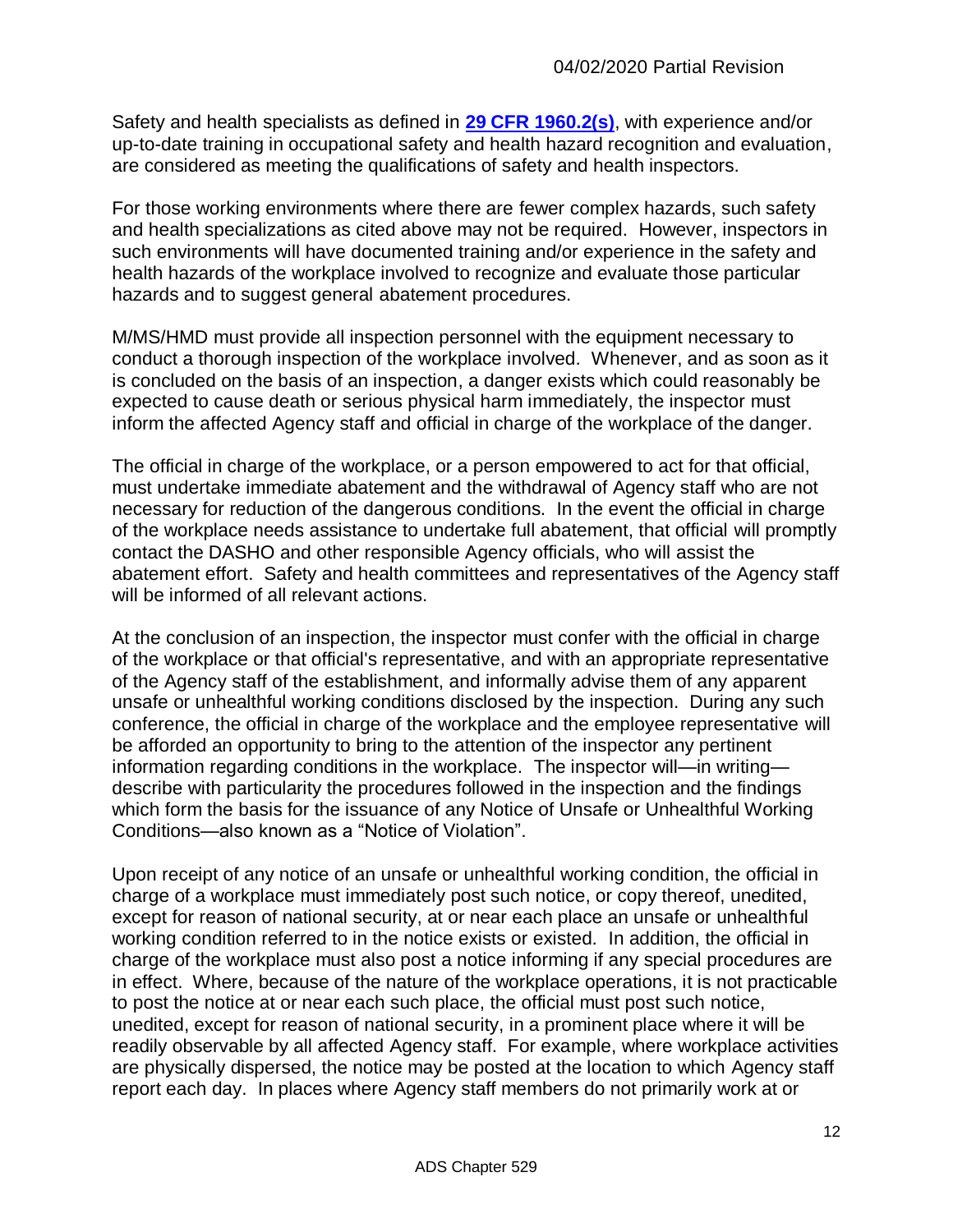report to a single location, the notice may be posted at the location from which the Agency staff operate to carry out their activities. Each notice of an unsafe or unhealthful working condition, or a copy thereof, must remain posted until the unsafe or unhealthful working condition has been abated or for three working days—whichever is later. The USAID Safety Manager will file and maintain a copy of the notice for a period of five years after abatement at the establishment.

Inspectors will be in charge of inspections and may interview any Agency staff member in private if the inspector deems it necessary. A representative of the official in charge of a workplace and a representative of Agency staff will be given an opportunity to accompany inspectors during the physical inspection of any workplace, both to aid the inspection and to provide such representatives with more detailed knowledge of any existing or potential unsafe or unhealthful working condition. Inspectors are authorized to deny the right of accompaniment to any person whose participation interferes with a fair and orderly inspection. Inspectors will consult with Agency staff concerning matters of occupational safety and health to the extent deemed necessary for the conduct of an effective and thorough inspection. During the course of an inspection, any Agency staff member must be afforded an opportunity to bring to the attention of the inspector any unsafe or unhealthful working condition which the Agency staff member has reason to believe exists in the workplace.

Supervisors of workplaces containing classified information in the interest of national security must provide access to safety and health inspectors who have obtained the appropriate security clearance.

OS&H staff in M/MS must undertake the following procedures:

- **a.** Conduct, in coordination with the senior management official of each Bureau and Independent Office (B/IO), periodic inspections of facilities and workplaces to ensure compliance with guidelines established by the Occupational Safety and Health Administration (OSHA), USAID, state, and local authorities.
- **b.** Initiate action to correct conditions that do not meet established standards set by OSHA.
- **c.** Respond to Agency staff member reports of hazardous conditions within the timeframes listed below:
	- **1)** Within 24 hours for conditions posing imminent danger;
	- **2)** Within three business days for potentially serious conditions; and
	- **3)** Within 20 business days for other conditions.
- **d.** Assess USAID's accident experiences and report on them as required to the Department of Labor and other public and private agencies.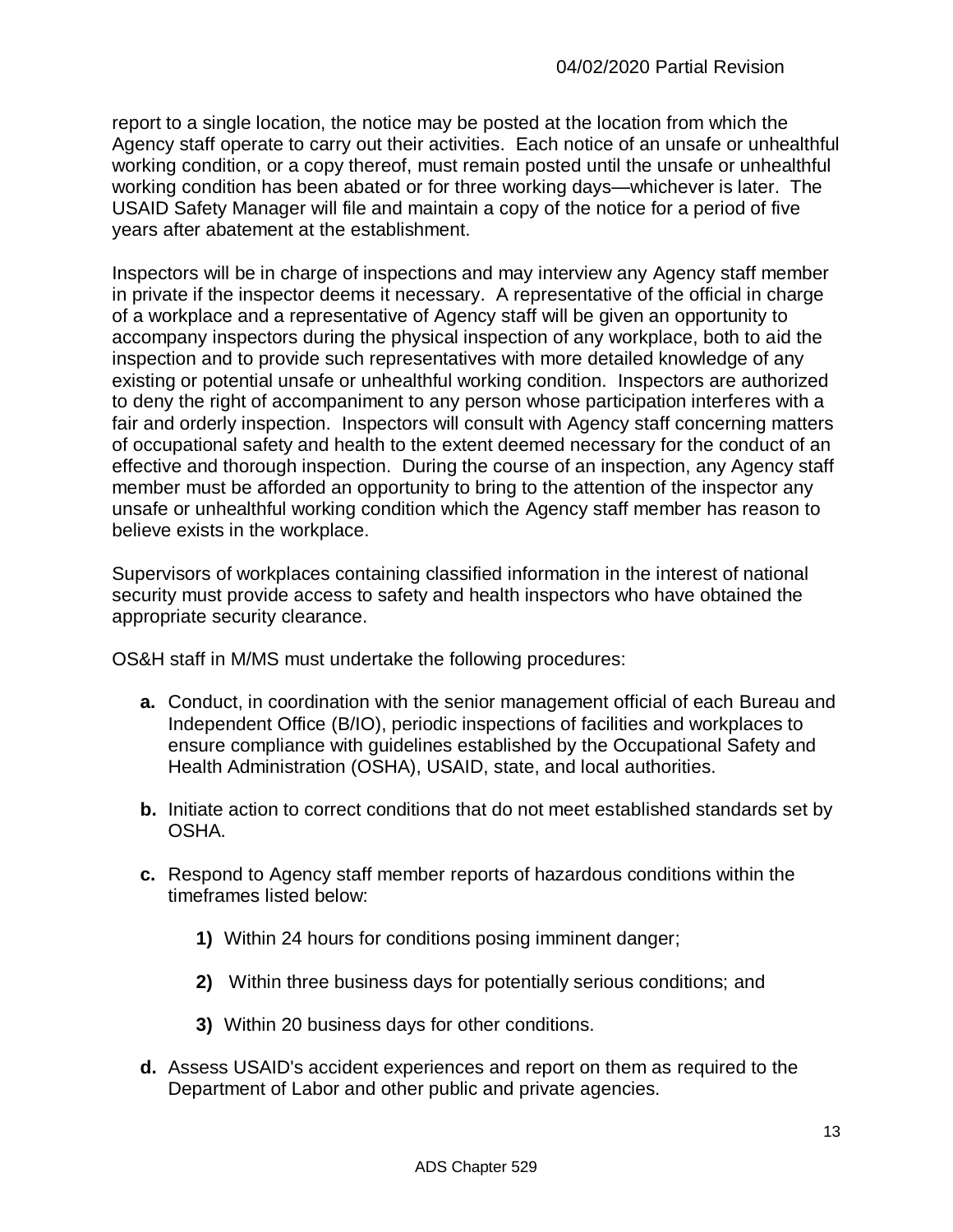- **e.** Represent the Agency on the Washington Metropolitan Federal Safety and Health Council.
- **f.** Review Agency plans for construction and renovation, along with recommendations relating to the safety and health of USAID personnel.
- **g.** Coordinate matters concerning installation of security locking devices and warning signal devices with the Office of Security (SEC) for the protection of USAID personnel and equipment and for security support.
- **h.** Assist the senior management official of each B/IO in conducting Agency safety and health program activities to ensure that safety and health policies are implemented effectively.

## <span id="page-13-0"></span>**529.3.7 Electrical Hazards Program**

Effective Date: 12/29/2016

Portable electrical equipment is any device that may be plugged into electrical power.

# <span id="page-13-1"></span>**529.3.7.1 Improper Use of Portable Electrical Equipment**

- **1)** Space heaters are not allowed in any USAID/W facilities without written permission from the USAID Safety Manager (M/MS/HMD). All OCRD-approved reasonable accommodations for space heaters must receive concurrent approval by the USAID Safety Manager to ensure safe placement, power supply, and to ensure other hazards are properly mitigated.
- **2)** Equipment with damaged electrical cords must be taken out of service immediately and electrical cords replaced prior to returning equipment to service. Only fuses with an appropriate rating should be used. Never attempt to substitute a fuse with a higher rated fuse. If there is any question concerning fuse selection, contact the USAID Safety Manager (M/MS/HMD) for assistance by emailing **emergency@usaid.gov**.
- **3)** The permanent use of extension cords is prohibited. If additional outlets are needed, the responsible person should submit a facility work order by contacting their administrative management staff (AMS) officer for additional wall outlets to be installed.
- **4)** Do not run extension cords through holes in walls, ceilings, floors, doorways, windows, or similar openings. Do not run extension cords concealed behind walls, dropped ceilings, or floors.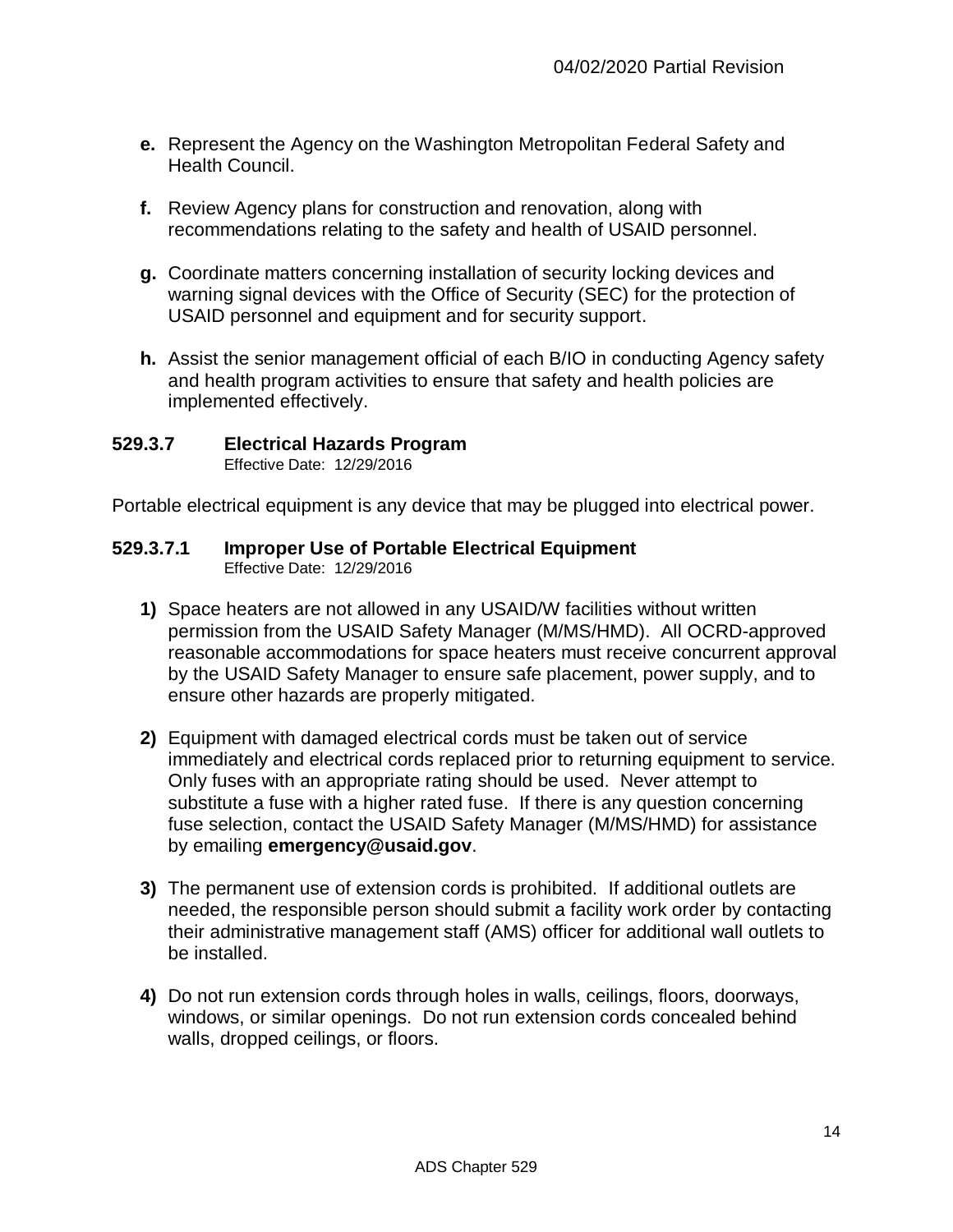- **5)** Do not tape, staple, or tack extension cords to building surfaces. Extension cords must not be spliced, coiled, or placed where they may be damaged or create a hazard.
- **6)** Do not walk on cords and do not run equipment over cords. If cords must be placed in travel lanes, they should be protected by molded housings or bridges.
- **7)** If multi-outlet extension cords (also called a power strip) are necessary, they must be equipped with a circuit breaker.
- **8)** The use of multiple plug adapters is prohibited.
- **9)** Electrical receptacles and cover plates must be free of cracks and securely mounted. Receptacles located in damp or wet locations must be protected by ground fault circuit interrupter(s) (GFCI) and meet requirements of the National Electric Code (NEC).
- **10)**An 18-inch minimum distance must be maintained between any heat-producing appliance and combustibles at all times.
- **11)**Electric string lights (typically used for decorations) are permitted on a temporary basis and may be utilized for no longer than 30 days.
- **12)**Electric string lights and wiring must be Underwriters Laboratory (UL) approved and in good operating condition.
- **13)**Electric decorations must be unplugged when unsupervised.

#### <span id="page-14-0"></span>**529.3.8 Fire Prevention Program**

- **1)** Decorations utilizing an open flame are always prohibited. Candles (even if unlit) are always prohibited.
- **2)** Any office decorations must be noncombustible or fire retardant.
- **3)** All USAID personnel are required to promptly report safety, fire, and health hazards and deficiencies to a supervisor or the USAID Safety Manager (M/MS/HMD).
- **4)** Materials must not be stacked or placed within 18 inches of a fire sprinkler.
- **5)** Aisles and passageways must be kept clear of stacked materials.
- **6)** Portable or temporary cooking equipment that uses grease or oil must be located beneath an installed fire extinguishing system.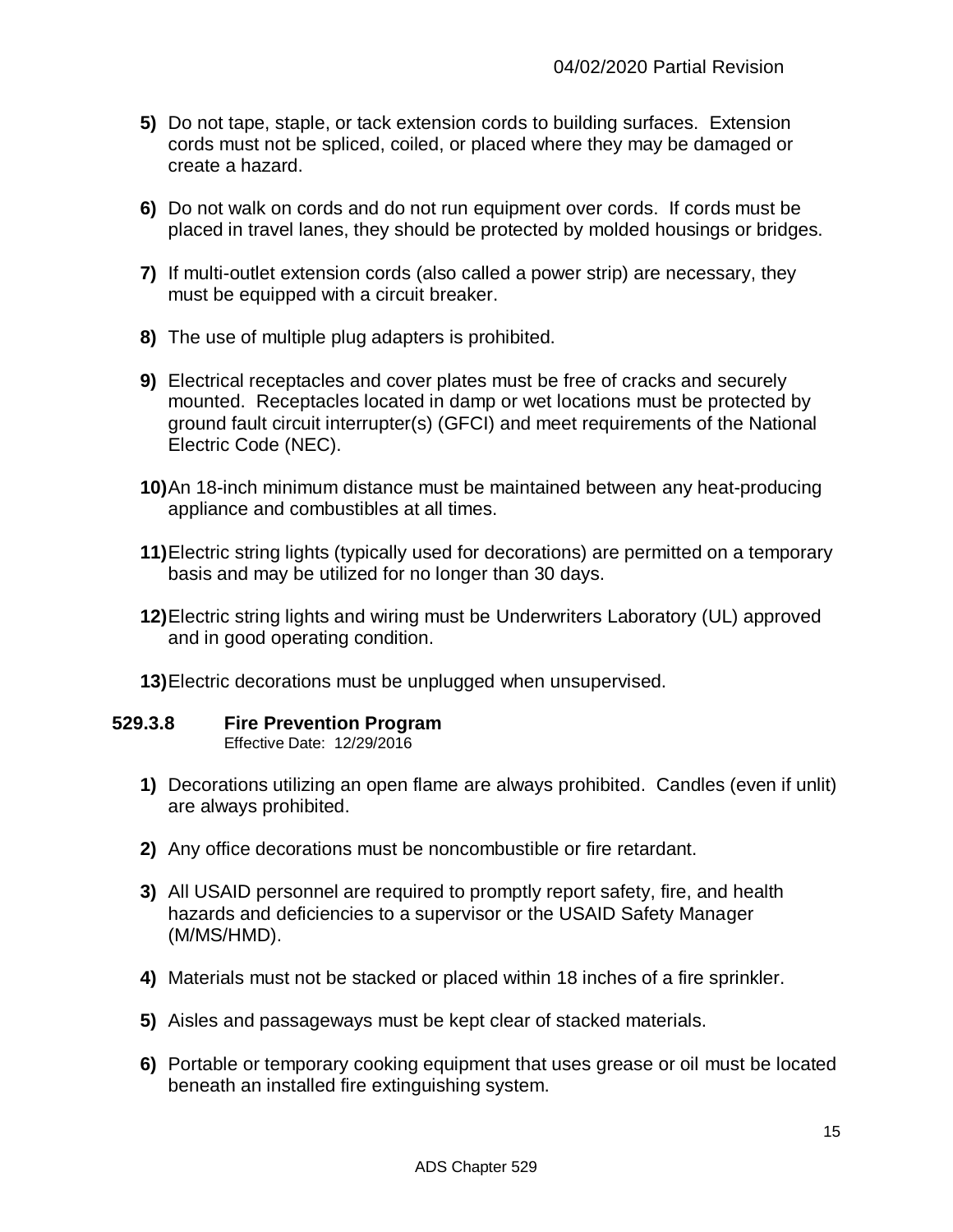- **7)** All Agency staff should ensure that access to fire extinguishers is not obstructed, that they are readily accessible, and are used only for the intended purpose. The existence of a defective fire extinguisher should be reported immediately to the USAID Safety Manager (M/MS/HMD) or by emailing **facilities@usaid.gov**.
- **8)** Standpipe and hose systems must be kept free from obstructions and used only for the intended purpose. Only fire protection equipment should be stored in hose cabinets.
- **9)** Toasters are prohibited in non-galley/pantry areas.
- **10)**Coffee pots, and the area around them, must be kept free of combustibles at all times. Coffee pots should only be placed on non-combustible surfaces. Wooden desktops are a combustible surface. Coffee pots must be unplugged when not in use.
- **11)**Examples of non-combustible materials include concrete, brick masonry, ceramic tiles, sheet glass, block glass, and metals except aluminum.

# <span id="page-15-0"></span>**529.3.9 Housekeeping**

- **1)** Supervisors must ensure that trash and garbage cans are in adequate supply to ensure that floors and work areas are kept clear of refuse and waste.
- **2)** Supervisors and facility managers must notify the USAID Safety Manager (M/MS/HMD) by emailing **emergency@usaid.gov** of all major social events when temporary decorations or unusual arrangements exist.
- **3)** All personnel should maintain a neat and orderly workspace to minimize the risk of accidental injuries and fires.
- **4)** All personnel must keep all exits, access to exits, and access to emergency equipment clear at all times.
- **5)** Personnel must not bring hazardous, explosive, or combustible materials into buildings unless authorized by appropriate Agency officials and by GSA and unless protective arrangements determined necessary by GSA have been provided.
- **6)** Personnel must not install any draperies, curtains, or other hanging materials without the explicit written approval of the USAID Safety Manager (M/MS/HMD).
- **7)** Personnel must not install or use freestanding partitions and/or space dividers.
- **8)** Personnel must immediately report accidents involving personal injury or property damage, which result from building system or maintenance deficiencies,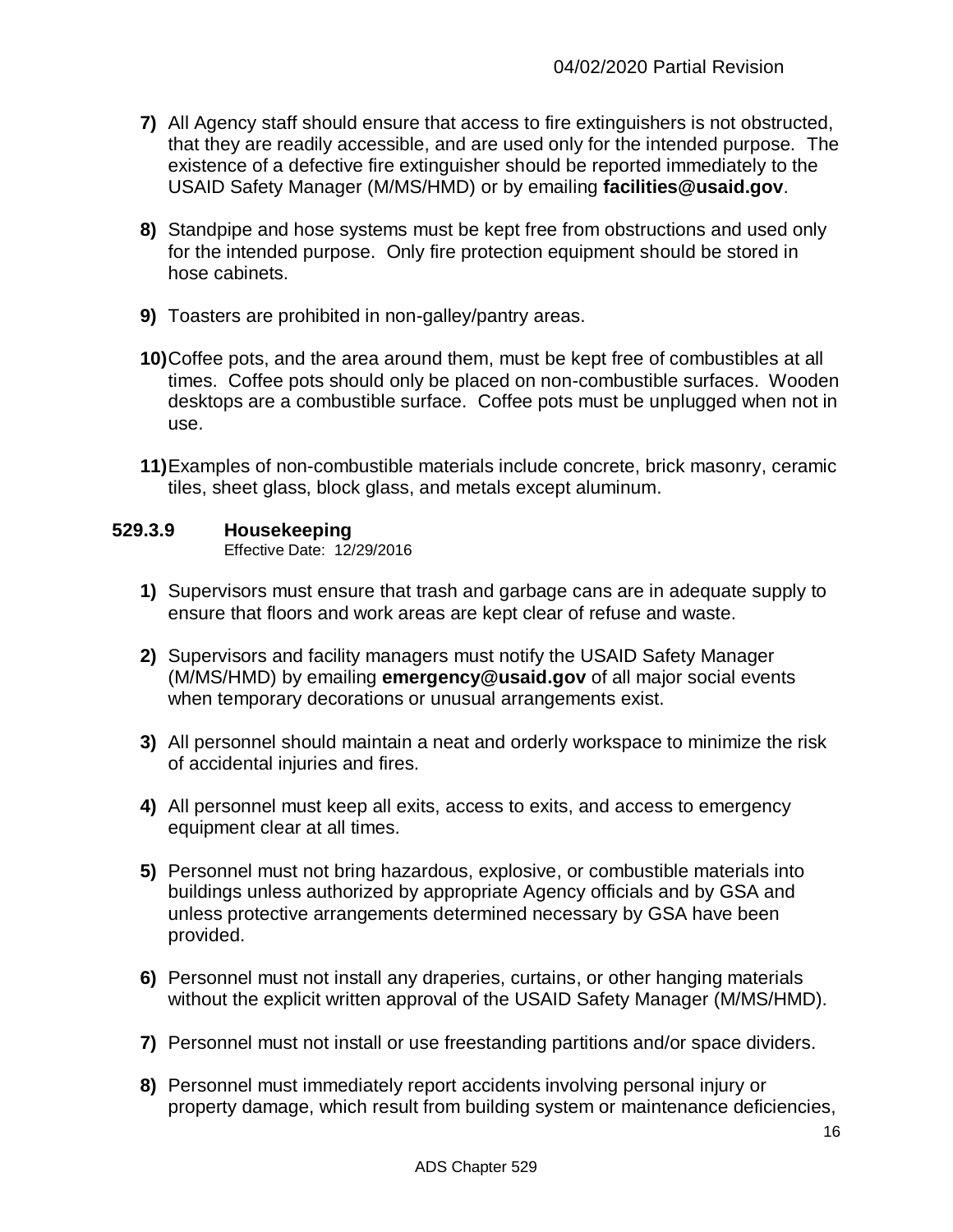to the USAID Safety Manager (M/MS/HMD) by emailing **emergency@usaid.gov**.

- **9)** Storage of flammable or combustible material should not physically obstruct the means of entrance to/exit from the building. Flammable and combustible material must not be placed in a manner that a fire would prevent safe departure from the area.
- **10)**A minimum clearance of 36 inches is required within workspaces for safe departure.
- **11)**A minimum clearance of 60 inches is required in main hallways for safe departure.
- **12)**All work areas should be kept clean and free of refuse.
- **13)**Telephone and electrical cords should not be placed in a manner that poses a tripping hazard to personnel.
- **14)**Personnel are required to promptly report defective floor tiles, broken steps, torn carpet, curled mats, and/or any other tripping hazard to the proper facility manager (M/MS/HMD) by emailing **facilities@usaid.gov**.
- **15)**Keep stairways clear at all times; do not store or throw anything on steps or in stairways.

#### <span id="page-16-0"></span>**529.3.10 Basic Office Safety** Effective Date: 12/29/2016

- **1)** Horseplay is always prohibited.
- **2)** Personnel should keep floors clean, dry, and free of litter.
- **3)** Step stools or ladders should be used when retrieving anything above shoulder level. Furniture, cardboard boxes, upturned trash bins, and/or office chairs are not acceptable ladder substitutes.
- **4)** Materials should be stored in an orderly fashion. Materials should be stacked in a stable manner to prevent them from collapsing or falling.
- **5)** Unsecured materials or items atop bookcases, cabinets, shelving, and/or other surfaces should not be stored in a manner that poses a risk to personnel.
- **6)** Paper cutter blades must be returned to the fully-down and locked position when not in use. When using a paper cutter, keep fingers away from the knife. Immediately repair loose guards or springs.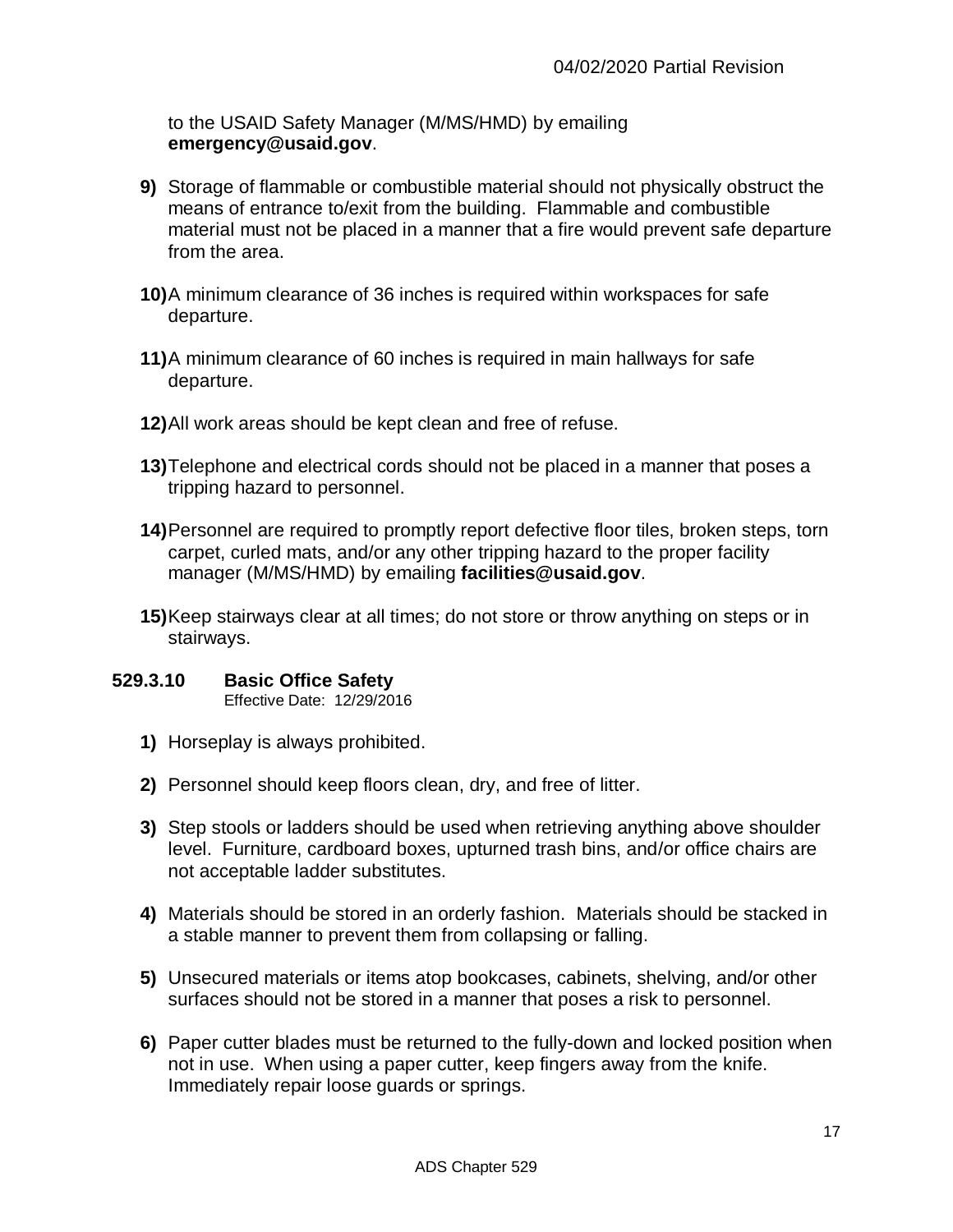- **7)** Use the proper tool for the job at hand—locate a screwdriver rather than attempt to turn a screw with a pair of scissors or a knife.
- **8)** Heavy objects should not be stored on the tops or edges of tall cabinets, bookshelves, or desks where they may fall.
- **9)** Personnel should inspect chairs regularly for broken casters or other defects.
- **10)**Personnel should never stand on any chair.
- **11)**When seated in a chair, do not tilt back, lean sideways, or reach to the rear to lift objects.
- **12)**Personnel should only store heavy material in the bottom drawers and load cabinets from the bottom up. To prevent bumping and tripping, return drawers to the closed position when not in use. In order to avoid tipping over a cabinet, never open more than one drawer at a time. Never climb on open file drawers. Always store the heaviest books on lower-level shelves of a bookcase.
- **13)**Office machinery should not be positioned where it can slip off the edge of a table or desk. Machinery that "creeps" should be secured or placed on a nonslip pad.
- **14)**Office fans should be guarded, front and back, to prevent contact with the blades. Workers should not wear jewelry, loose sleeves, neckties, and hair styles that can become caught in moving machinery (copiers, shredders, etc.). Machines with exposed moving parts must be appropriately guarded.
- **15)**Report any elevator malfunctions for immediate repair to the appropriate facility manager or by emailing **facilities@usaid.gov**. Personnel should not attempt to stop automatic elevators by placing a hand between closing doors. Agency staff must not use elevators during emergency evacuations.
- **16)**Microwave ovens should never be plugged into an extension cord, surge protector, or any plug other than a wall outlet.
- **17)**Items, objects, and/or appliances that pose a risk to health and/or safety may be removed, with or without forewarning, by the USAID Safety Manager (M/MS/HMD) and/or his designee for safekeeping.
- **18)**Personnel may not attempt to complicate, conceal, or misrepresent safety hazards or attempt to deceive a health/safety inspector in the conduct of their duties.

## <span id="page-17-0"></span>**529.3.11 Office Ergonomics**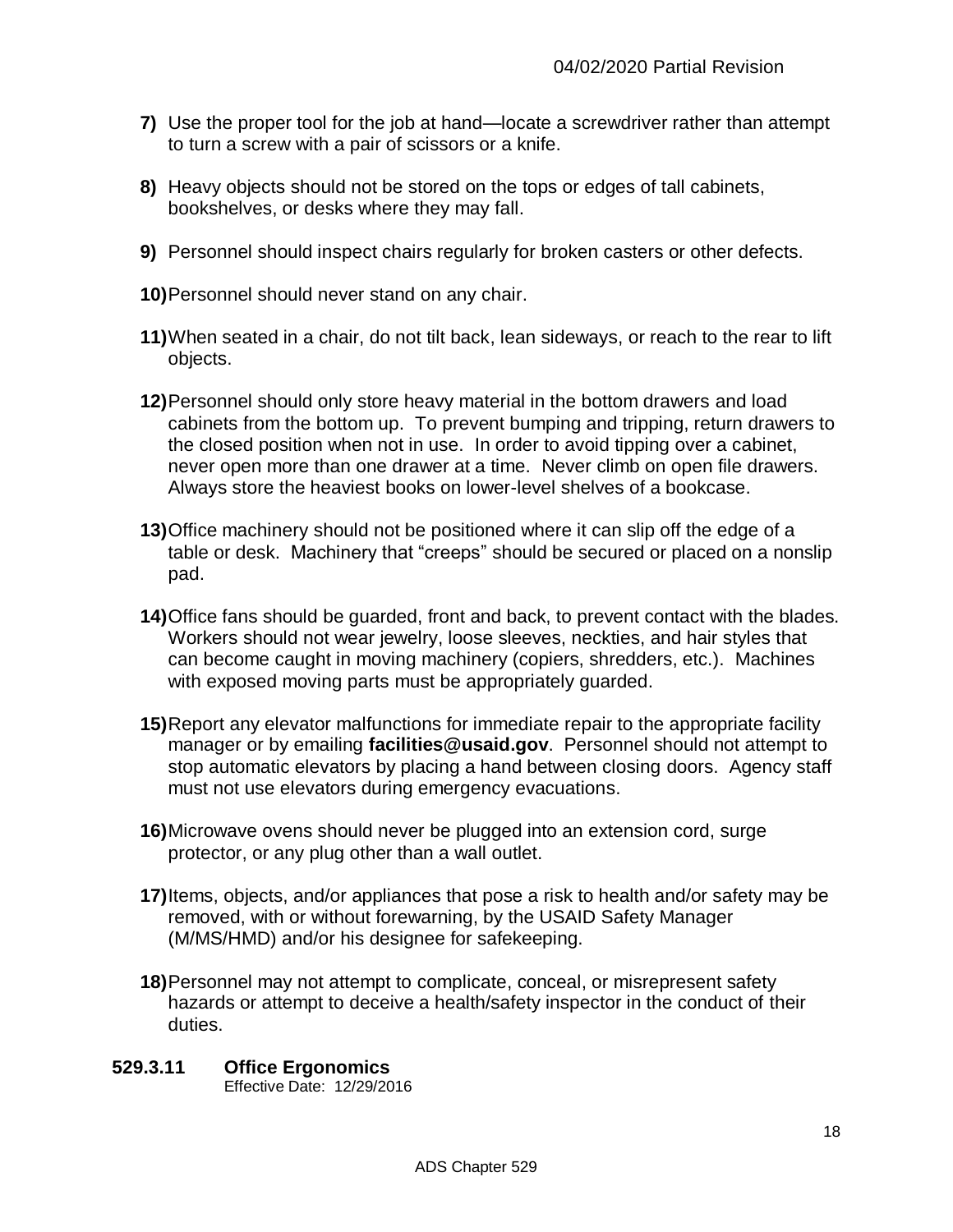Ergonomics attempt to adapt the job to fit the person, rather than forcing the person to fit the job. Adapting the job to better fit the worker can help reduce stress and eliminate many potential injuries and disorders associated with the overuse of muscles, bad posture, and repetitive motion.

Adjust and position office equipment in a manner that will contribute to good posture and minimize stress on the body.

To help prevent ergonomic-related problems, workers should consider the following:

- Periodically relax your arms by letting them hang down.
- Keep your shoulders relaxed, your neck straight, and elbows at your side.
- Avoid slumped sitting positions, rounded shoulders, sway back, or an overly straight, stiff position.
- Adjust chair height so that feet rest flat on the floor and knees are at the same height as the hips. Adjust the chair properly to where a keyboard is at a comfortable height.
- Sit close to the workstation and do not bend over it.
- Keep commonly used items located within arm's reach.
- Use a shoulder rest on the telephone receiver or headset to prevent an awkward neck position and switch sides periodically.

If circumstances indicate problems may exist due to ergonomically related illnesses or injuries, the functional manager or supervisor will email **facilities@usaid.gov** to arrange for an office workstation survey.

# <span id="page-18-0"></span>**529.3.12 Reporting**

Effective Date: 12/29/2016

Any Agency staff member, or representative of an employee, who believes that an unsafe or unhealthy working condition exists in the workplace, has the right and is encouraged to make a report of the unsafe or unhealthy working condition to an appropriate Agency safety and health official. They may also request an inspection of the workplace for this purpose. The individual submitting the report or, in the case of an oral notification, by the above official or other person designated to receive the reports in the workplace, should put the report in writing. Any such report should state the grounds for the report and should contain the name of the Agency staff member or representative of employees. Upon the request of the individual making the report, no person will disclose the name of the individual making the report or the names of individual Agency staff members referred to in the report, to anyone. In the case of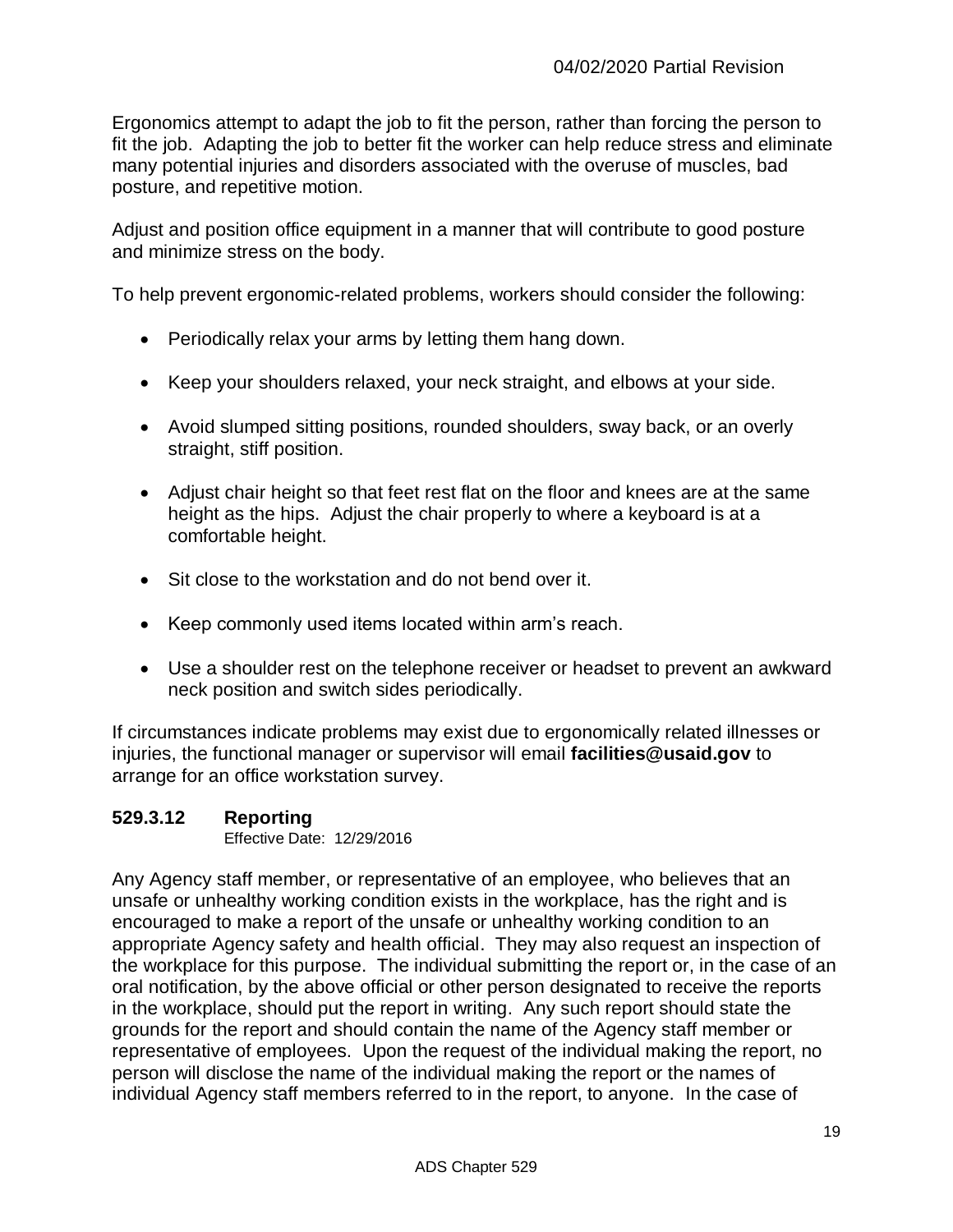imminent danger situations, Agency staff should make reports by the most expeditious means available.

Each report of an existing or potential unsafe or unhealthy working condition should be recorded on a log maintained by the USAID Safety Manager. The USAID Safety Manager must send a copy of each report to the appropriate establishment safety and health committee.

**[Executive Order 12196](http://www.archives.gov/federal-register/codification/executive-order/12196.html)** requires that Agency inspections be conducted:

- Within 24 hours for Agency staff member reports of imminent danger conditions;
- Within three working days for potentially serious conditions; and
- Within 20 working days for other than serious safety and health conditions.

However, an inspection may not be necessary if, through normal management action and with prompt notification to Agency staff and safety and health committees, the hazardous condition(s) identified can be corrected immediately.

An Agency staff member submitting a report of unsafe or unhealthy conditions must be notified in writing within 15 days by their supervisor or the USAID Safety Manager if the USAID Safety Manager determines there are not reasonable grounds to believe such a hazard exists and does not plan to make an inspection based on such report. The USAID Safety Manager must provide a copy of each notification to the appropriate certified safety and health committee, as established under **[Executive Order 12196](http://www.archives.gov/federal-register/codification/executive-order/12196.html)**. The USAID Safety Manager's inspection or investigation report, if any, must be made available to the Agency staff member making the report within 15 days after completion of the inspection for safety violations or within 30 days for health violations, unless there are compelling reasons, and must be made available to OSHA on request.

The USAID Safety Manager is responsible for maintaining a sequentially numbered case file, coded for identification, and should be assigned for the purpose of maintaining an accurate record of the report and the response. At a minimum, each facility's log should contain the following information:

- Date;
- Time:
- Code/reference/file number;
- Location of condition;
- Brief description of the condition;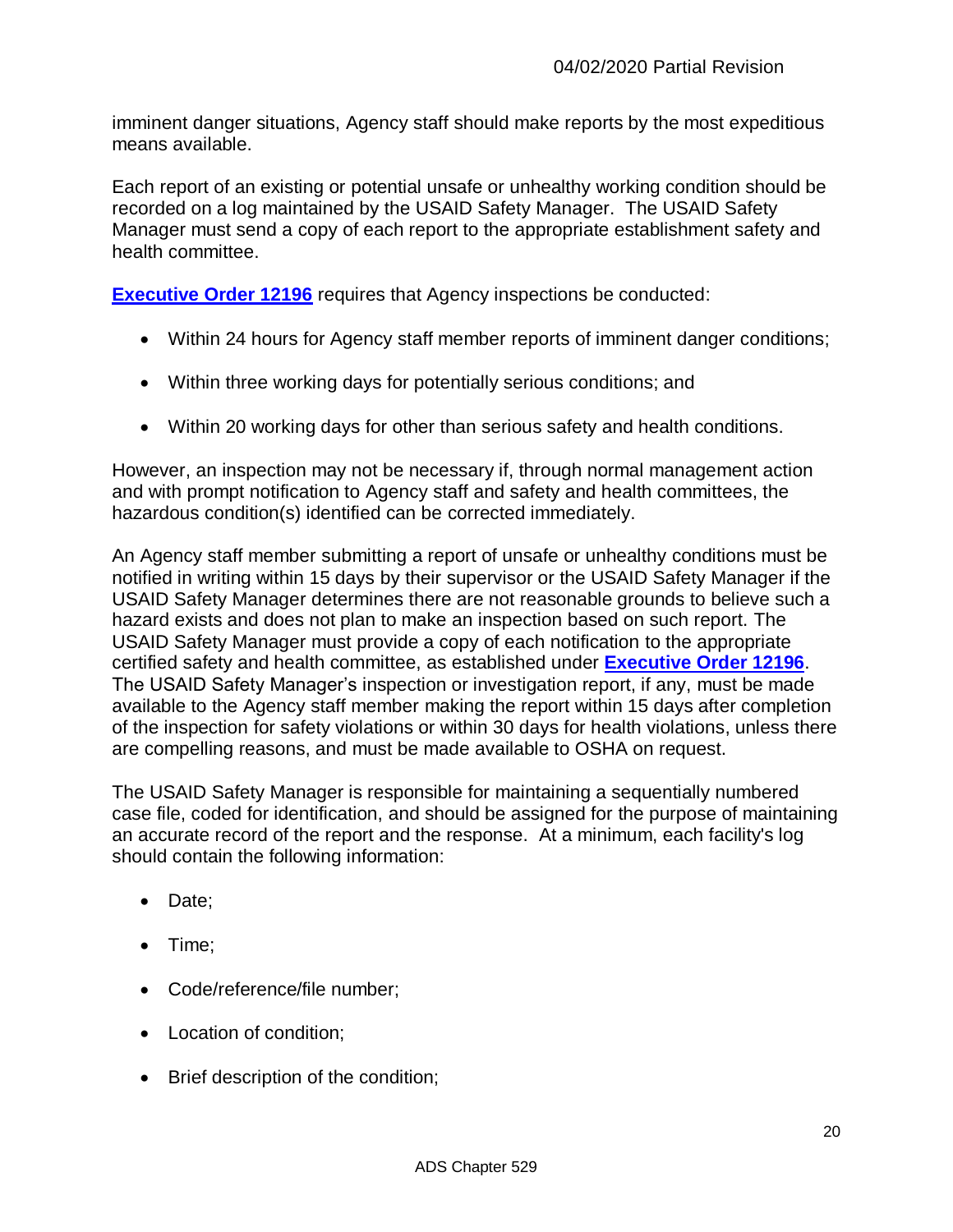- Classification (imminent danger, serious or other); and
- Date and nature of action taken.

The USAID Safety Manager must ensure that Agency injury and illness recording and reporting requirements comply with **[29 CFR Part 1904, subparts C, D, E, and G](https://www.osha.gov/pls/oshaweb/owadisp.show_document?p_id=9631&p_table=STANDARDS)**. The USAID Safety Manager should utilize all available information to identify unsafe and unhealthy working conditions, and to establish program priorities.

It is important to note that the recording or reporting of a work-related injury, illness, or fatality does not constitute an admission that the Agency, or other individual was at fault or otherwise responsible for purposes of liability. Such recording or reporting does not constitute an admission of the existence of an employer/Agency staff member relationship between the individual recording the injury and the injured individual. The recording or reporting of any such injury, illness, or fatality does not mean that an OSHA rule has been violated or that the individual in question is eligible for workers' compensation or any other benefits. The requirements of this part do not diminish or modify in any way the Agency's responsibilities to report or record injuries and illnesses as required by the Office of Workers' Compensation Programs under **[the Federal](https://www.dol.gov/owcp/dfec/regs/statutes/feca.htm#8101)  [Employees' Compensation Act \(FECA\), 5 U.S.C.](https://www.dol.gov/owcp/dfec/regs/statutes/feca.htm#8101) 8101**. Additionally, retention and access of employee exposure and medical records should be in accordance with **[29](https://www.osha.gov/pls/oshaweb/owadisp.show_document?p_table=STANDARDS&p_id=10027)  [CFR 1910.1020](https://www.osha.gov/pls/oshaweb/owadisp.show_document?p_table=STANDARDS&p_id=10027)**.

The USAID Safety Manager is responsible for completing and maintaining the annual OSHA 300 logs.

**[Executive Order](http://www.archives.gov/federal-register/codification/executive-order/12196.html) 12196** requires the USAID Administrator to submit to the Secretary of Labor an annual report on the Agency's Occupational Safety and Health Program, containing information as the Secretary prescribes. The USAID Safety Manager prepares the annual report, to be submitted by May 1 of each year, describing the Agency's occupational safety and health program of the previous calendar year and objectives for the current fiscal year.

#### <span id="page-20-0"></span>**529.3.13 Accident Investigation** Effective Date: 04/02/2020

While all accidents should be investigated, including accidents involving property damage only, the extent of such investigation should be reflective of the seriousness of the accident. The Occupational Safety and Health Manager will determine the extent of the investigation. The Safety Manager can appoint members of his Safety staff as the lead investigator. Supervisor's will not be utilized as lead investigators but can be assigned to the investigation team to support the lead investigator and provide historical and institutional knowledge. This support will assist with identifying the findings, causes and recommendations of the investigation.

Each accident which results in a fatality or the hospitalization of three or more Agency staff will be investigated to determine the causal factors involved. Except to the extent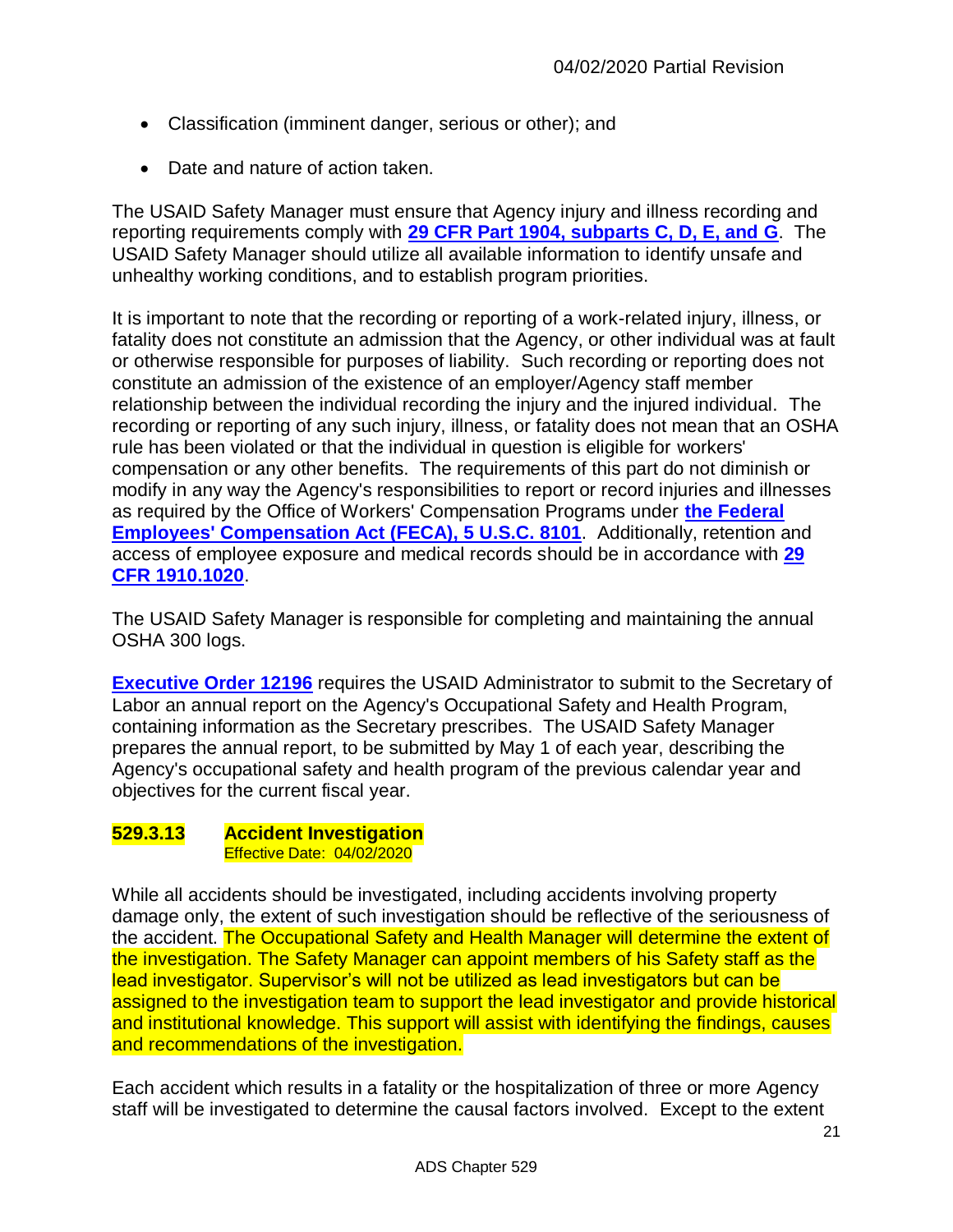necessary to protect Agency staff and the public, evidence at the scene of an accident should be left untouched until USAID Health, Safety and Emergency Management personnel/inspectors have an opportunity to examine it.

The investigative report of the accident must be prepared by the USAID Safety Manager and must include appropriate documentation on date, time, location, description of operations, description of accident, photographs, interviews of Agency staff and witnesses, measurements, and other pertinent information. The USAID Safety Manager must forward a copy of the investigative report to the official in charge of the workplace, the appropriate safety and health committee, and the exclusive employee representative, if any. The investigative report will be made available by the USAID Safety Manager to OSHA on request.

The USAID Safety Manager must provide the OSHA Office of Federal Agency Programs with a summary report of each fatal and catastrophic accident investigation. The summaries should address the date/time of accident, Agency/establishment name and location, consequences, description of operation and the accident, causal factors, applicable standards and their effectiveness, and Agency corrective/preventive actions.

#### <span id="page-21-0"></span>**529.3.14 Root Cause Analysis During Incident Investigation** Effective Date: 04/02/2020

USAID's Safety and Health Manager conducts a root cause analysis following an incident or near miss. A root cause is a fundamental, underlying, system-related reason why an incident occurred that identifies one or more correctable system failures. By conducting a root cause analysis and addressing root causes, the Agency may be able to substantially or completely prevent the same or a similar incident from recurring.

A root cause analysis allows the Agency to discover the underlying or systemic, rather than the generalized or immediate, causes of an incident. Correcting only an immediate cause may eliminate a symptom of a problem, but not the problem itself.

## **Benefits of Root Cause Analysis**

Conducting a thorough investigation that identifies root causes helps to prevent similar events from happening again. In this way, the Agency will reduce the risk of death and/or injury to workers or the community or environmental damage. By using root cause analysis to prevent similar events, the Agency can avoid unnecessary costs resulting from business interruption, emergency response and clean-up, increased regulation, audits, inspections, and OSHA fines. Regulatory fines can become costly, but litigation costs can often substantially exceed OSHA fines. Employers may find that they are spending money to correct immediate causes of incidents that could have been prevented, or reduced in severity or frequency, by identifying and correcting the underlying system management failure.

Finally, when the Agency focuses on prevention by using root cause analysis, staff trust can be strengthened. An agency with an incident free record may be more likely to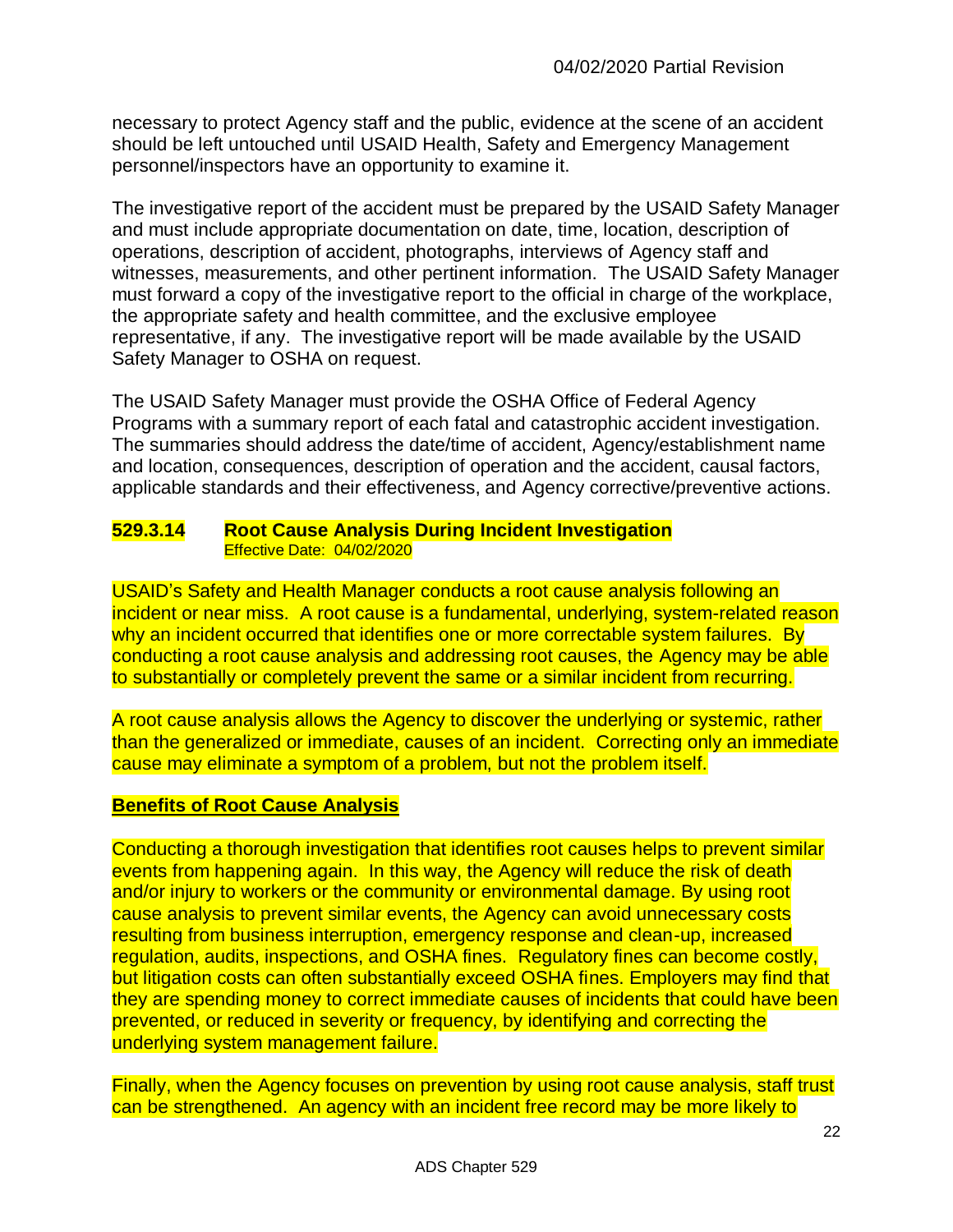attract and retain high performing staff. A robust process safety program, which includes root cause analysis, can also result in more effective control of hazards, improved process reliability, increased revenues, decreased production costs, lower maintenance costs, and lower insurance premiums.

#### **Root Cause Analysis Tools**

Below is a list of tools that the Safety and Health Investigator may use to conduct a root cause analysis. The tools are not meant to be used exclusively. Ideally, a combination of tools will be used, to potentially include:

- **•** Brainstorming,
- **•** Checklists,
- Logic/Event Trees,
- **•** Timelines,
- Sequence Diagrams, or
- **Causal Factor Determination.**

For simpler incidents, brainstorming and checklists may be sufficient to identify root causes. For more complicated incidents, the Investigator should consider logic/event trees. Timelines, sequence diagrams, and causal factor determination are often used to support the logic/event tree tool.

Regardless of the combination of tools chosen, the investigator responsible for the analysis should use these tools to answer four important questions:

- **1.** What happened?
- **2.** How did it happen?
- **3.** Why did it happen?
- **4.** What needs to be corrected?

Interviews and review of documents, such as maintenance logs, can be used to help answer these questions. Involving Agency staff in the root cause investigative process, and sharing the results of those investigations, will also assist in preventing future similar incidents.

<span id="page-22-0"></span>**529.3.15 Abatement** Effective Date: 12/29/2016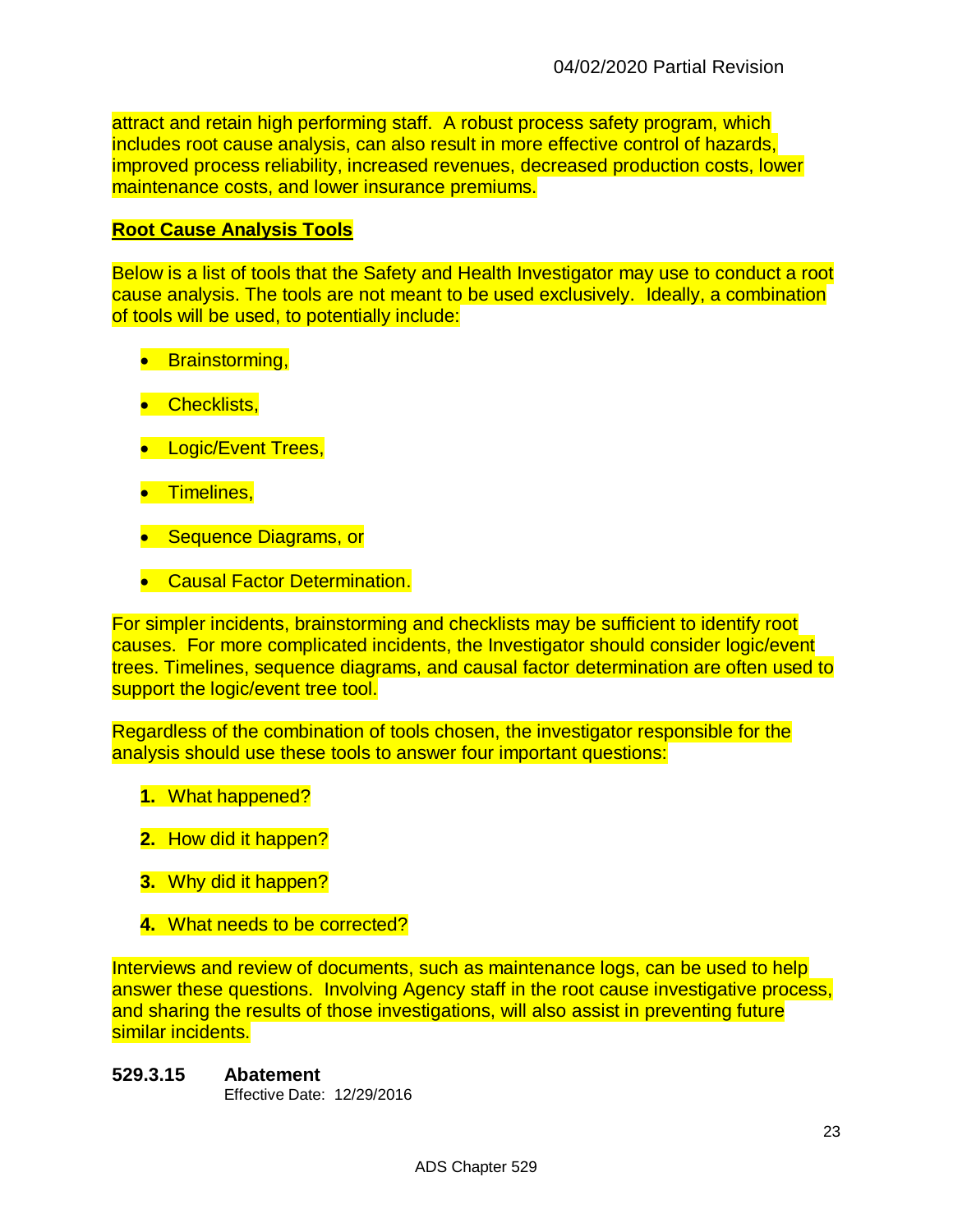Agency supervisors must ensure the prompt abatement of unsafe and unhealthy conditions. Where a Notice of an Unsafe or Unhealthful Working Condition (also known as a "Notice of Violation") has been issued, abatement will be within the time set in the notice, or in accordance with the established abatement plan.

The procedures for correcting unsafe or unhealthy working conditions should include a follow-up inspection by the USAID Safety Manager or their designee, to the extent necessary, to determine whether the correction was made. If, upon the follow-up, it appears that the correction was not made, or was not carried out in accordance with an abatement plan, the Deputy Assistant Administrator (DAA) in charge of the workplace and the appropriate safety and health committee will be notified of the failure to abate.

The Deputy Assistant Administrator in charge of the facility will promptly prepare an abatement plan with the appropriate participation of the USAID Safety Manager or a designee, if in the judgment of the facility official the abatement of an unsafe or unhealthy working condition will not be possible within 30 calendar days. Such plan will contain an explanation of the circumstances of the delay in abatement, a proposed timetable for the abatement, and a summary of steps being taken in the interim to protect Agency staff from being injured as a result of the unsafe or unhealthful working condition. The USAID Safety Manager must send a copy of the plan to the safety and health committee, and, if no committee exists, to the representative of the employees. Any changes in an abatement plan will require the USAID Safety Manager to prepare a new plan.

When a hazard cannot be abated within the authority and resources of the Deputy Assistant Administrator in charge of the facility, the DAA must request assistance from the USAID Safety Manager. The USAID Safety Manager will advise any established committee and/or employee representatives, and all personnel subject to the hazard of this action and of interim protective measures in effect, and will be kept informed of subsequent progress on the abatement plan.

When a hazard cannot be abated without the assistance of GSA or other lessor, USAID will act with the lessor agency to secure abatement.

# <span id="page-23-0"></span>**529.3.16 Occupational Safety and Health Committees**

Effective Date: 12/29/2016

The facility-specific occupational safety and health committees are organized and maintained to monitor and assist USAID's safety and health program. These committees assist the Agency to maintain an open channel of communication between Agency staff and management concerning safety and health matters in Agency workplaces. The committees provide a method by which Agency staff can utilize their knowledge of workplace operations to assist management to improve policies, conditions, and practices.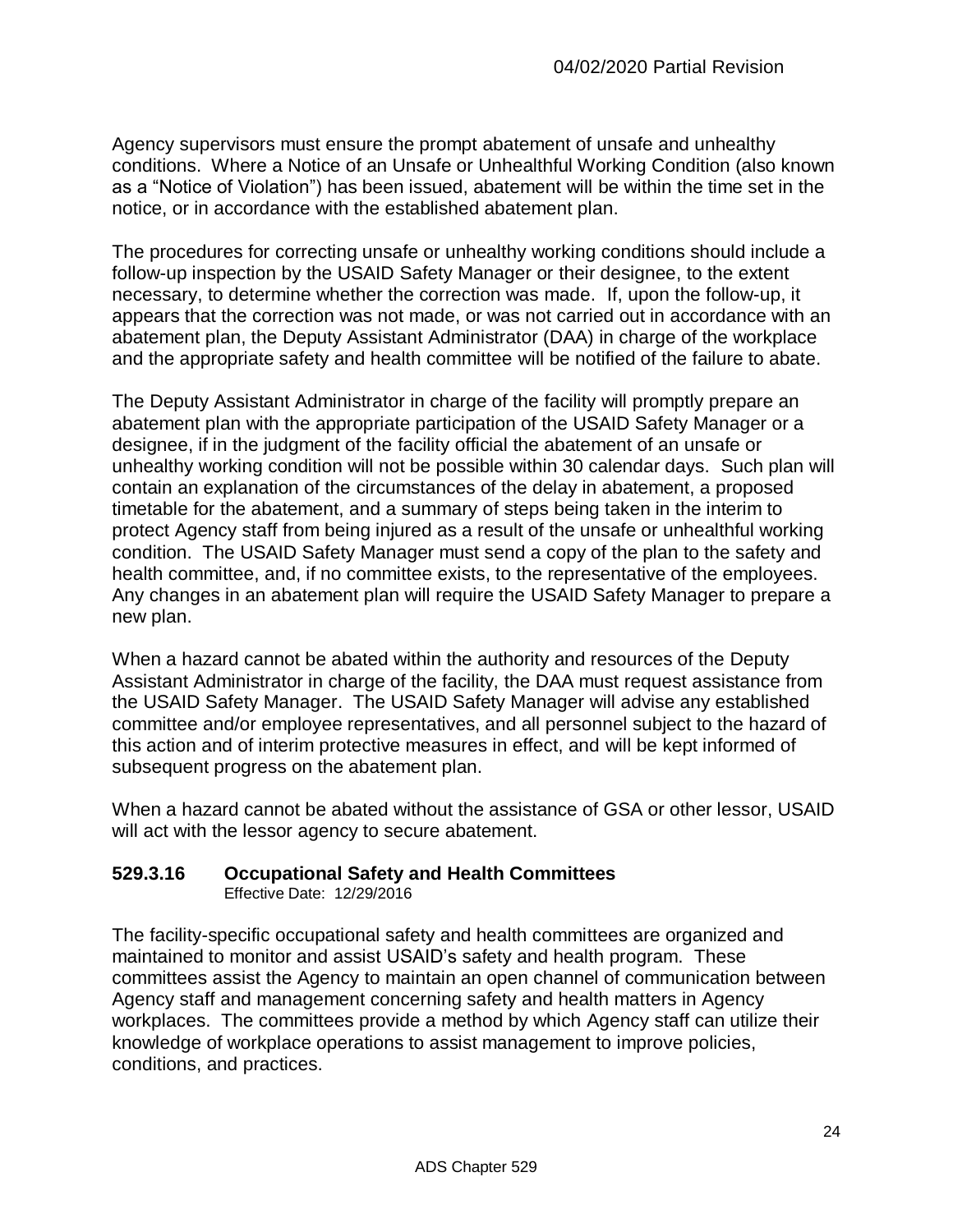Safety and health committees will be formed at both the national level and at appropriate levels within the Agency via Agency Notice. The principal function of the national level committee will be to consult and provide guidance on and monitor the performance of the Agency-wide safety and health program. Where Agency staff are represented by organizations having exclusive recognition on an Agency basis or by organizations having national consultation rights, some members will be determined in accordance with the terms of collective bargaining agreements and some members will be selected from those organizations having consultation rights. Committee members should serve overlapping terms. Such terms should be of at least two years duration, except when the committee is initially organized. The committee chairperson will be nominated from among the committee's members and will be elected by the committee members. Management and non-management members should alternate in this position. Maximum service time as chairperson should be two consecutive years.

Committees will establish a regular schedule of meetings and special meetings will be held as necessary; establishment level committees will meet at least quarterly and national committees will meet at least annually. Adequate advance notice of committee meetings will be furnished to Agency staff and each meeting will be conducted pursuant to a prepared agenda. Written minutes of each committee meeting will be maintained and distributed to each committee member, and upon request, will be made available to Agency staff and to OSHA.

Committees at other appropriate levels will be established at Agency facilities or groupings of facilities. The safety and health committee is an integral part of the safety and health program and helps ensure effective implementation of the program at the facility level. The USAID Safety Manager will form committees at the lowest practicable local level. The principal function of the committees is to monitor and assist in the execution of the Agency's safety and health policies and program at the workplaces. Committees will have equal representation of management and non-management Agency staff, who will be members of record. Management members of both national level and establishment level committees will be appointed in writing by the USAID Safety Manager. Where Agency staff are represented under collective bargaining arrangements, members will be appointed from among those recommended by the exclusive bargaining representative. Where some Agency staff of an establishment are covered under collective bargaining arrangements and others are not, members will be representative of both groups.

Committees are designed to:

- Monitor findings and reports of workplace inspections to confirm that appropriate corrective measures are implemented;
- When requested by the USAID Safety Manager, or when the committee deems it necessary for effective monitoring of Agency facility inspection procedures, participate in inspections of the facility;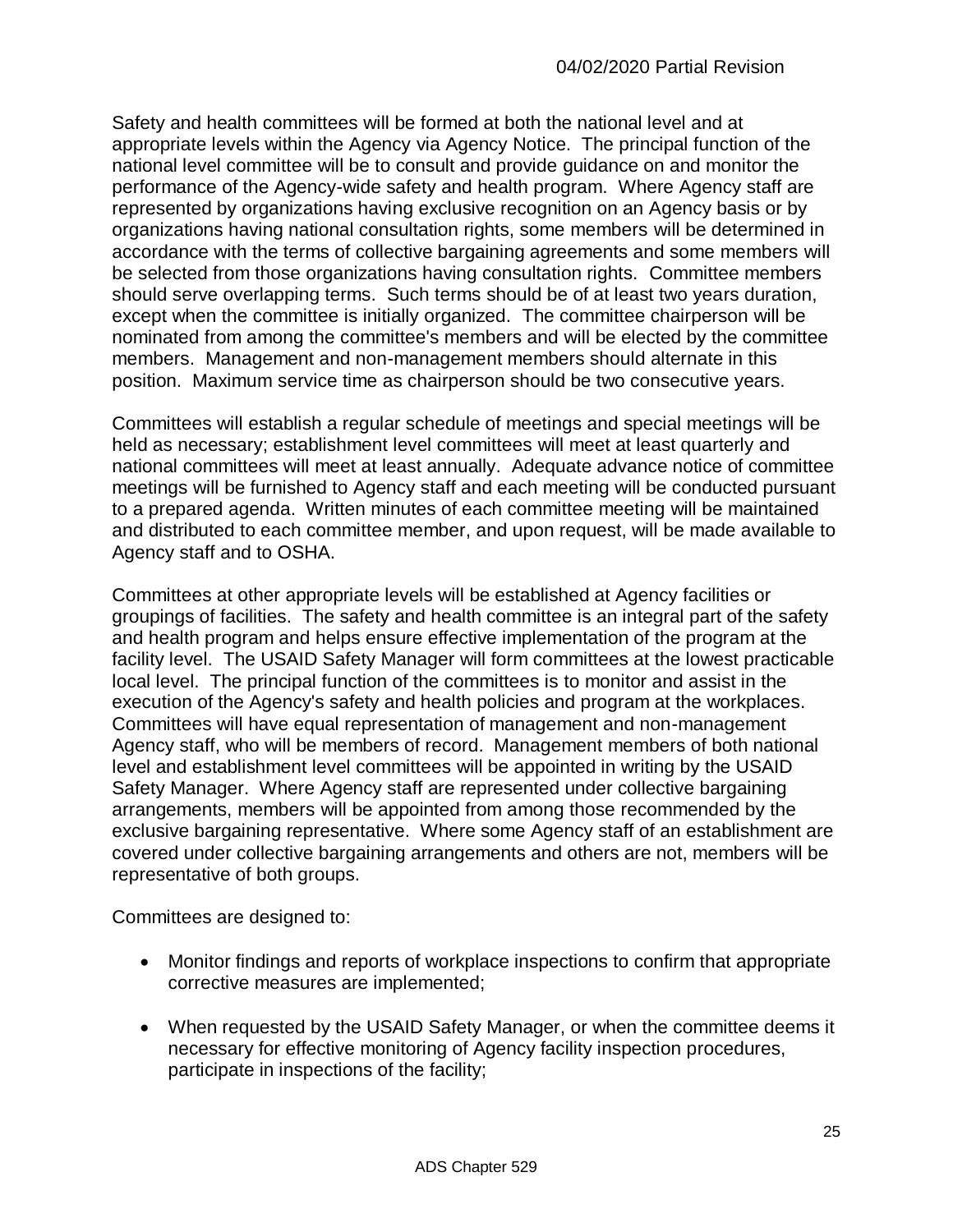- Review internal and external evaluation reports and make recommendations concerning the establishment safety and health program;
- Review and recommend changes, as appropriate, to procedures for handling safety and health suggestions and recommendations from Agency staff;
- Monitor and recommend changes, as required, in the level of resources allocated and spent on the establishment safety and health program; and
- Review Agency responses to reports of hazardous conditions, safety and health program deficiencies, and allegations of reprisal.

Upon forming such committees, per **[29 CFR 1960.38\(a\)](https://www.osha.gov/pls/oshaweb/owadisp.show_document?p_table=STANDARDS&p_id=11287)**, the USAID Administrator will submit information to the Secretary of Labor concerning the existence, location, and coverage, in terms of establishments and populations, of such committees, certifying to the Secretary that such committees meet the requirements of 29 CFR 1960.38(a). The information submitted should include the name and telephone numbers of the chairperson of each committee, and should be updated annually as part of the annual report required by **[29 CFR 1960.86](https://www.osha.gov/pls/oshaweb/owadisp.show_document?p_table=STANDARDS&p_id=11317)** to reflect any changes that may have occurred.

The USAID Safety Manager will make available to committees all Agency information relevant and necessary to their duties, except where prohibited by law. Examples of such information include, but are not limited to, the Agency's safety and health policies and program; human and financial resources available to implement the program; accident, injury, and illness data; epidemiological data; employee exposure monitoring data; Material Safety Data Sheets; inspection reports; reprisal investigation reports; abatement plans; National Institute for Occupational Safety and Health (NIOSH) hazard evaluation reports; and internal and external evaluation reports.

The USAID Safety Manager will keep occupational safety and health committees advised of Agency activity regarding allegations of reprisal and any Agency determinations thereof. Agency officials will provide copies of reprisal investigation findings, if any, to OSHA and to the appropriate safety and health committee.

# <span id="page-25-0"></span>**529.3.17 Freedom from Reprisal**

Effective Date: 12/29/2016

In accordance with **[29 CFR 1960.46\(a\)](https://www.osha.gov/pls/oshaweb/owadisp.show_document?p_table=STANDARDS&p_id=11291)**, the USAID Administrator will establish procedures to assure that no Agency staff member is subject to restraint, interference, coercion, discrimination or reprisal for filing a report of an unsafe or unhealthful working condition, or other participation in Agency Occupational Safety and Health Program activities, or because of the exercise by such Agency staff member on behalf of himself or herself or others of any right afforded by **[Executive Order 12196](http://www.archives.gov/federal-register/codification/executive-order/12196.html)** or any other law, policy, or regulation. These rights include, among others, the right of Agency staff to decline to perform their assigned task because of a reasonable belief that, under the circumstances, the task poses an imminent risk of death or serious bodily harm coupled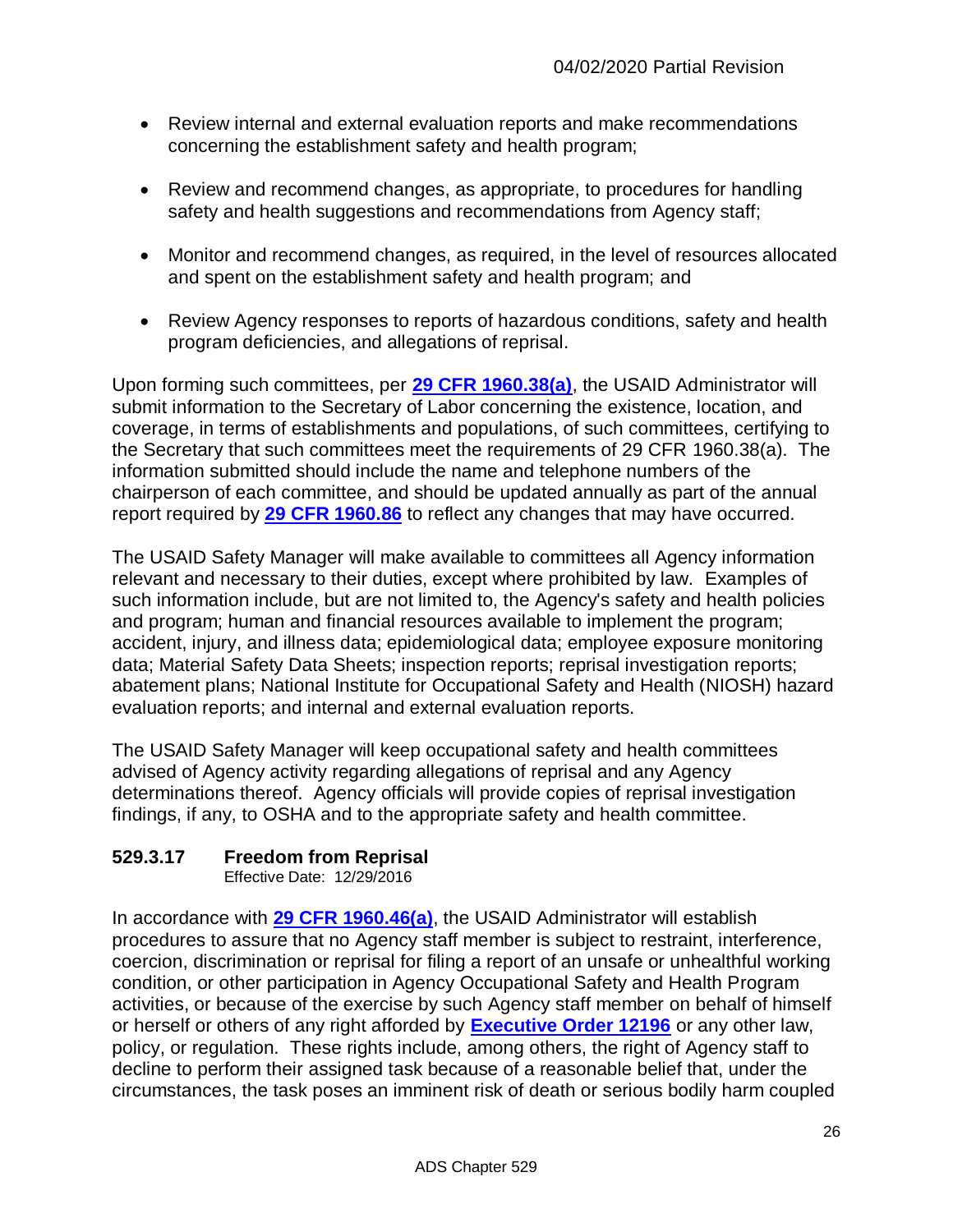with a reasonable belief that there is insufficient time to seek effective reparation through normal hazard reporting and abatement procedures established in accordance with this part.

#### <span id="page-26-0"></span>**529.3.18 Health and Safety Program Evaluation**

Effective Date: 12/29/2016

In accordance with **[29 CFR 1960.78\(a\)](https://www.osha.gov/pls/oshaweb/owadisp.show_document?p_table=STANDARDS&p_id=11312)**, the USAID Administrator is required to develop and implement a program for evaluating the effectiveness of the Agency's Occupational Safety and Health Program. An annual summary report will be submitted to the Secretary covering self-evaluations conducted during the previous year. The USAID Administrator is required to develop and implement a program of self-evaluations to determine the effectiveness of the Agency's Occupational Safety and Health Programs. The self-evaluations are to include qualitative assessments of the extent to which the Agency safety and health programs are developed in accordance with the requirements in **[Executive Order 12196](http://www.archives.gov/federal-register/codification/executive-order/12196.html)** and implemented effectively in all Agency field activities.

## <span id="page-26-1"></span>**529.4 MANDATORY REFERENCES**

- <span id="page-26-2"></span>**529.4.1 External Mandatory References** Effective Date: 12/29/2016
- **a. [29 CFR 1910](https://osha.gov/pls/oshaweb/owastand.display_standard_group?p_toc_level=1&p_part_number=1910)**
- **b. [29 CFR 1960, "Basic Program Elements for Federal Employee Occupational](https://www.osha.gov/pls/oshaweb/owastand.display_standard_group?p_toc_level=1&p_part_number=1960)  Safety and Health Programs [and Related Matters," Reprinted 1994](https://www.osha.gov/pls/oshaweb/owastand.display_standard_group?p_toc_level=1&p_part_number=1960)**
- **c. [CA-1, Notice of Traumatic Injury and Claim for Continuation of](https://www.dol.gov/owcp/regs/compliance/ca-1.pdf)  [Pay/Compensation](https://www.dol.gov/owcp/regs/compliance/ca-1.pdf)**
- **d. E.O. [12196, "Occupational Safety and Health Programs for Federal](http://www.archives.gov/federal-register/codification/executive-order/12196.html)  [Employees," February 26, 1980](http://www.archives.gov/federal-register/codification/executive-order/12196.html)**
- **e. E.O. [13043, "Increasing Seat Belt Use in the United States," April 16, 1997](http://www.gpo.gov/fdsys/pkg/FR-1997-04-18/pdf/97-10331.pdf)**
- **f. E.O. [13058, "Protecting Federal Employees and the Public from Exposure](http://www.gpo.gov/fdsys/pkg/FR-1997-08-13/pdf/97-21607.pdf)  [to Tobacco Smoke in the Federal Workplace," August 9, 1997](http://www.gpo.gov/fdsys/pkg/FR-1997-08-13/pdf/97-21607.pdf)**
- **g. [The Occupational Safety and Health Act \(OSHA\) \(Pub. L.](https://www.osha.gov/pls/oshaweb/owadisp.show_document?p_table=oshact&p_id=2743) 91-596 [84 STAT. 1590, 91st Congress, S.2193, December 29, 1970,](https://www.osha.gov/pls/oshaweb/owadisp.show_document?p_table=oshact&p_id=2743)  [as amended through January 1, 2004. \(1\)\)](https://www.osha.gov/pls/oshaweb/owadisp.show_document?p_table=oshact&p_id=2743)**
- **h. [U.S. DOL Publication \(CA-810\)](https://www.dol.gov/owcp/dfec/regs/compliance/DFECfolio/CA-810.pdf) (Rev. 2009)**
- <span id="page-26-3"></span>**529.4.2 Internal Mandatory References**  Effective Date: 12/29/2016